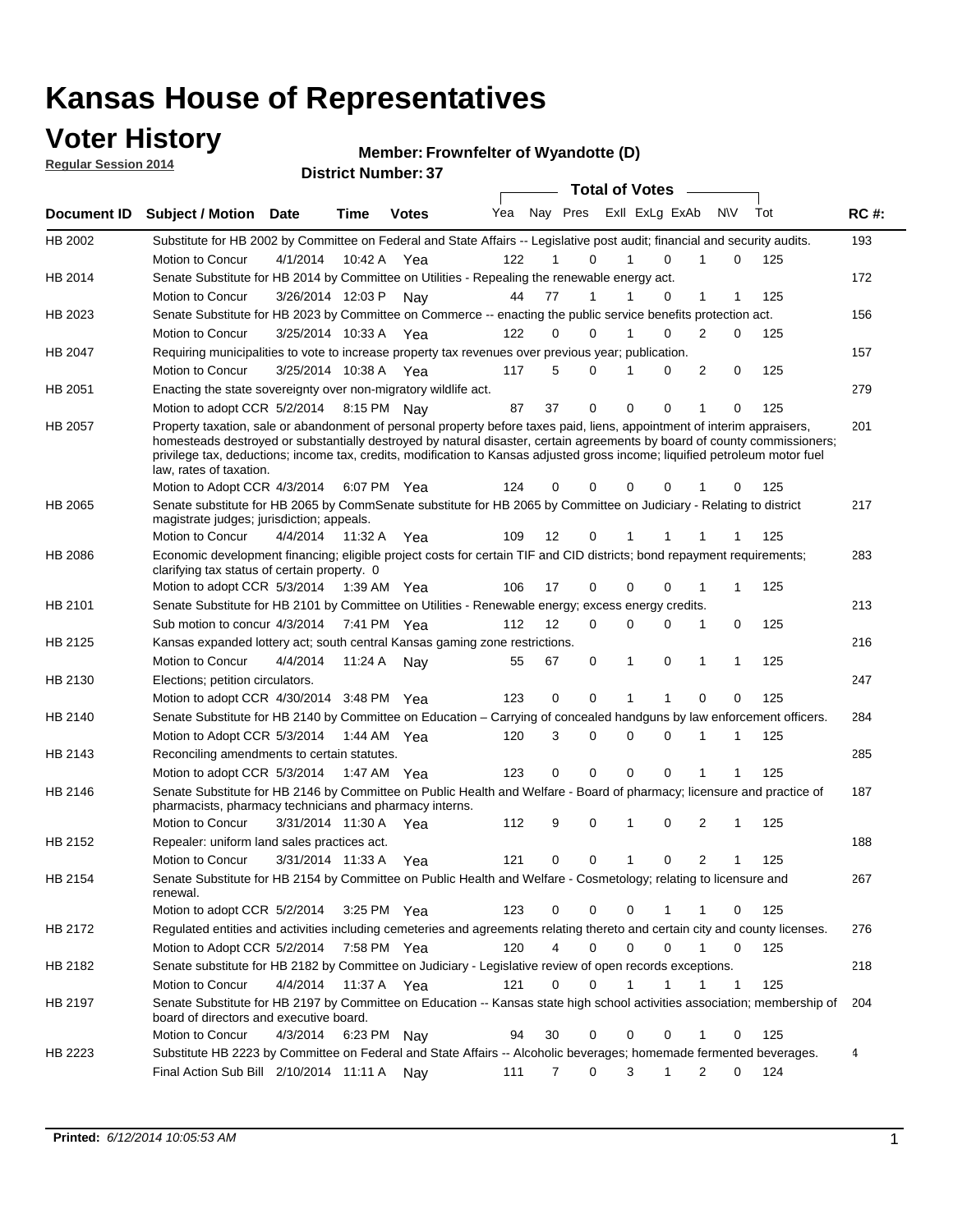## **Voter History**

|                                                                                                                                                                                                                                                                                                                                                                                                                                                                                                                                                                                                                                                                                                                                                                                                                                                                                                                                                                                                                                                                                                                                                                                                                                                                                                                                                                                                                                                                                                                                                                                                                                                                                                                                                                                                                                                                                                                                                                                                                                                                                                                                                                                                                                                                                                                                                                                                                                                                                                                                                                                                                                                                                                                                                                                                                                                                                                                                                                                                                                                                                                                                                                                                                                                                                                                                                                                                                                                                                                                                                                                                                                                                                                                                                                                                                                                                                                                                                                                                                                                                                                                                                                                                                                                                                                                                                                                                                                                                                                              |                  |          | Time | <b>Votes</b> | Yea |  |  |   |   |   | Tot | <b>RC#:</b> |
|--------------------------------------------------------------------------------------------------------------------------------------------------------------------------------------------------------------------------------------------------------------------------------------------------------------------------------------------------------------------------------------------------------------------------------------------------------------------------------------------------------------------------------------------------------------------------------------------------------------------------------------------------------------------------------------------------------------------------------------------------------------------------------------------------------------------------------------------------------------------------------------------------------------------------------------------------------------------------------------------------------------------------------------------------------------------------------------------------------------------------------------------------------------------------------------------------------------------------------------------------------------------------------------------------------------------------------------------------------------------------------------------------------------------------------------------------------------------------------------------------------------------------------------------------------------------------------------------------------------------------------------------------------------------------------------------------------------------------------------------------------------------------------------------------------------------------------------------------------------------------------------------------------------------------------------------------------------------------------------------------------------------------------------------------------------------------------------------------------------------------------------------------------------------------------------------------------------------------------------------------------------------------------------------------------------------------------------------------------------------------------------------------------------------------------------------------------------------------------------------------------------------------------------------------------------------------------------------------------------------------------------------------------------------------------------------------------------------------------------------------------------------------------------------------------------------------------------------------------------------------------------------------------------------------------------------------------------------------------------------------------------------------------------------------------------------------------------------------------------------------------------------------------------------------------------------------------------------------------------------------------------------------------------------------------------------------------------------------------------------------------------------------------------------------------------------------------------------------------------------------------------------------------------------------------------------------------------------------------------------------------------------------------------------------------------------------------------------------------------------------------------------------------------------------------------------------------------------------------------------------------------------------------------------------------------------------------------------------------------------------------------------------------------------------------------------------------------------------------------------------------------------------------------------------------------------------------------------------------------------------------------------------------------------------------------------------------------------------------------------------------------------------------------------------------------------------------------------------------------------------------------|------------------|----------|------|--------------|-----|--|--|---|---|---|-----|-------------|
|                                                                                                                                                                                                                                                                                                                                                                                                                                                                                                                                                                                                                                                                                                                                                                                                                                                                                                                                                                                                                                                                                                                                                                                                                                                                                                                                                                                                                                                                                                                                                                                                                                                                                                                                                                                                                                                                                                                                                                                                                                                                                                                                                                                                                                                                                                                                                                                                                                                                                                                                                                                                                                                                                                                                                                                                                                                                                                                                                                                                                                                                                                                                                                                                                                                                                                                                                                                                                                                                                                                                                                                                                                                                                                                                                                                                                                                                                                                                                                                                                                                                                                                                                                                                                                                                                                                                                                                                                                                                                                              | Motion to Concur |          |      |              |     |  |  | 0 |   | 0 | 125 | 205         |
|                                                                                                                                                                                                                                                                                                                                                                                                                                                                                                                                                                                                                                                                                                                                                                                                                                                                                                                                                                                                                                                                                                                                                                                                                                                                                                                                                                                                                                                                                                                                                                                                                                                                                                                                                                                                                                                                                                                                                                                                                                                                                                                                                                                                                                                                                                                                                                                                                                                                                                                                                                                                                                                                                                                                                                                                                                                                                                                                                                                                                                                                                                                                                                                                                                                                                                                                                                                                                                                                                                                                                                                                                                                                                                                                                                                                                                                                                                                                                                                                                                                                                                                                                                                                                                                                                                                                                                                                                                                                                                              |                  |          |      |              |     |  |  | 0 | 1 | 0 | 125 | 282         |
|                                                                                                                                                                                                                                                                                                                                                                                                                                                                                                                                                                                                                                                                                                                                                                                                                                                                                                                                                                                                                                                                                                                                                                                                                                                                                                                                                                                                                                                                                                                                                                                                                                                                                                                                                                                                                                                                                                                                                                                                                                                                                                                                                                                                                                                                                                                                                                                                                                                                                                                                                                                                                                                                                                                                                                                                                                                                                                                                                                                                                                                                                                                                                                                                                                                                                                                                                                                                                                                                                                                                                                                                                                                                                                                                                                                                                                                                                                                                                                                                                                                                                                                                                                                                                                                                                                                                                                                                                                                                                                              |                  |          |      |              |     |  |  |   |   |   |     | 38          |
|                                                                                                                                                                                                                                                                                                                                                                                                                                                                                                                                                                                                                                                                                                                                                                                                                                                                                                                                                                                                                                                                                                                                                                                                                                                                                                                                                                                                                                                                                                                                                                                                                                                                                                                                                                                                                                                                                                                                                                                                                                                                                                                                                                                                                                                                                                                                                                                                                                                                                                                                                                                                                                                                                                                                                                                                                                                                                                                                                                                                                                                                                                                                                                                                                                                                                                                                                                                                                                                                                                                                                                                                                                                                                                                                                                                                                                                                                                                                                                                                                                                                                                                                                                                                                                                                                                                                                                                                                                                                                                              |                  |          |      |              |     |  |  |   |   | 1 |     |             |
| HB 2246                                                                                                                                                                                                                                                                                                                                                                                                                                                                                                                                                                                                                                                                                                                                                                                                                                                                                                                                                                                                                                                                                                                                                                                                                                                                                                                                                                                                                                                                                                                                                                                                                                                                                                                                                                                                                                                                                                                                                                                                                                                                                                                                                                                                                                                                                                                                                                                                                                                                                                                                                                                                                                                                                                                                                                                                                                                                                                                                                                                                                                                                                                                                                                                                                                                                                                                                                                                                                                                                                                                                                                                                                                                                                                                                                                                                                                                                                                                                                                                                                                                                                                                                                                                                                                                                                                                                                                                                                                                                                                      |                  |          |      |              |     |  |  |   |   |   |     | 260         |
|                                                                                                                                                                                                                                                                                                                                                                                                                                                                                                                                                                                                                                                                                                                                                                                                                                                                                                                                                                                                                                                                                                                                                                                                                                                                                                                                                                                                                                                                                                                                                                                                                                                                                                                                                                                                                                                                                                                                                                                                                                                                                                                                                                                                                                                                                                                                                                                                                                                                                                                                                                                                                                                                                                                                                                                                                                                                                                                                                                                                                                                                                                                                                                                                                                                                                                                                                                                                                                                                                                                                                                                                                                                                                                                                                                                                                                                                                                                                                                                                                                                                                                                                                                                                                                                                                                                                                                                                                                                                                                              |                  |          |      | Yea          |     |  |  |   |   |   |     |             |
| HB 2272                                                                                                                                                                                                                                                                                                                                                                                                                                                                                                                                                                                                                                                                                                                                                                                                                                                                                                                                                                                                                                                                                                                                                                                                                                                                                                                                                                                                                                                                                                                                                                                                                                                                                                                                                                                                                                                                                                                                                                                                                                                                                                                                                                                                                                                                                                                                                                                                                                                                                                                                                                                                                                                                                                                                                                                                                                                                                                                                                                                                                                                                                                                                                                                                                                                                                                                                                                                                                                                                                                                                                                                                                                                                                                                                                                                                                                                                                                                                                                                                                                                                                                                                                                                                                                                                                                                                                                                                                                                                                                      |                  |          |      |              |     |  |  |   |   |   |     | 200         |
|                                                                                                                                                                                                                                                                                                                                                                                                                                                                                                                                                                                                                                                                                                                                                                                                                                                                                                                                                                                                                                                                                                                                                                                                                                                                                                                                                                                                                                                                                                                                                                                                                                                                                                                                                                                                                                                                                                                                                                                                                                                                                                                                                                                                                                                                                                                                                                                                                                                                                                                                                                                                                                                                                                                                                                                                                                                                                                                                                                                                                                                                                                                                                                                                                                                                                                                                                                                                                                                                                                                                                                                                                                                                                                                                                                                                                                                                                                                                                                                                                                                                                                                                                                                                                                                                                                                                                                                                                                                                                                              | Motion to Concur | 4/2/2014 |      |              |     |  |  | 0 | 1 | 4 | 125 |             |
| HB 2296                                                                                                                                                                                                                                                                                                                                                                                                                                                                                                                                                                                                                                                                                                                                                                                                                                                                                                                                                                                                                                                                                                                                                                                                                                                                                                                                                                                                                                                                                                                                                                                                                                                                                                                                                                                                                                                                                                                                                                                                                                                                                                                                                                                                                                                                                                                                                                                                                                                                                                                                                                                                                                                                                                                                                                                                                                                                                                                                                                                                                                                                                                                                                                                                                                                                                                                                                                                                                                                                                                                                                                                                                                                                                                                                                                                                                                                                                                                                                                                                                                                                                                                                                                                                                                                                                                                                                                                                                                                                                                      |                  |          |      |              |     |  |  |   |   |   |     | 248         |
| Member: Frownfelter of Wyandotte (D)<br><b>Regular Session 2014</b><br><b>District Number: 37</b><br><b>Total of Votes</b><br>Nay Pres<br>Exll ExLg ExAb<br><b>NV</b><br><b>Document ID</b><br><b>Subject / Motion Date</b><br>HB 2223<br>Substitute for HB 2223 by Committee on Federal and State Affairs—Alcoholic beverages; homemade fermented beverages;<br>microbrewery gallonage expanded; liquor license length of citizenship.<br>4/3/2014<br>6:27 PM Yea<br>9<br>115<br>0<br>0<br>Senate Substitute for Substitute for HB 2231 by Committee on Ways and Means - Appropriations for FY 2014, FY 2015, FY<br>HB 2231<br>2016, FY 2017 and FY 2018 for various state agencies; capital improvement projects; claims against the state.<br>Motion to adopt CCR 5/2/2014 9:48 PM Nay<br>54<br>0<br>70<br>0<br>Substitute for HB 2246 by Committee on Commerce, Labor and Economic Development - Peer review for certain licensed<br>HB 2246<br>technical professions.<br><b>EFA Sub Bill</b><br>120<br>2/21/2014 1:34 PM Yea<br>0<br>0<br>0<br>2<br>124<br>Substitute for HB 2246 by Committee on Commerce, Labor and Economic Development - Peer review for certain licensed<br>technical professions.<br>Motion to Concur<br>5/2/2014<br>124<br>0<br>0<br>0<br>125<br>11:40 A<br>0<br>0<br>Kansas expanded lottery act; southeast Kansas gaming zone; privilege fee and investment threshold amount reduced.<br>36<br>$\mathbf 0$<br>0<br>4:18 PM Yea<br>84<br>Campaign finance; permitted uses of campaign funds; increased exemption amount for certain candidates; contributor<br>information; lobbyist filings.<br>Motion to adopt CCR 4/30/2014 3:53 PM Yea<br>119<br>0<br>125<br>0<br>$\Omega$<br>4<br>1<br>Campaign finance; permitted uses of campaign funds; increased exemption amount for certain candidates; contributor<br>HB 2296<br>information; lobbyist filings.<br>Motion to Override<br>96<br>5<br>0<br>0<br>24<br>125<br>5/30/2014 10:24 A<br>0<br>0<br><b>NV</b><br>Veto<br>Senate Sub for HB 2298 by Committee on Judiciary - Uniform controlled substances act. Senate Sub for HB 2298 by<br>HB 2298<br>Committee on Judiciary - Uniform controlled substances act.<br>Motion to Concur<br>123<br>0<br>0<br>0<br>125<br>4/3/2014<br>6:40 PM Yea<br>1<br>0<br>HB 2303<br>Relating to driver's license fees; driving under the influence equipment fund.<br>1<br>0<br>1<br>0<br>4<br>0<br>125<br>Motion to adopt CCR $1/22/2014$ 11:45 A Yea<br>109<br>11<br>HB 2312<br>Local governments; investment of idle funds; changes.<br>$\mathbf 0$<br>Motion to Concur<br>5/1/2014<br>123<br>2<br>0<br>0<br>0<br>125<br>4:31 PM Yea<br>0<br>Substitute for HB 2338 by Committee on Ways and Means - Judicial branch; supplemental appropriation for fiscal year 2015,<br>HB 2338<br>judiciary operations; increasing various docket fees and creating new docket fees; annually, allowing the allocation of a budget<br>for each judicial district court operations, chief judge would have the authority to expend funds as necessary to carry out the<br>functions of such district if such chief judge elected to do so, including establishing what court personnel are necessary and<br>their compensation; district court judges in judicial district elect chief judge and court of appeals judges elect chief judge of the<br>court of appeals; district judge and district magistrate judge vacancies; statutory authority for longevity bonus for judicial<br>branch employees repealed; nonseverability clause.<br>125<br>Motion to Adopt CCR 4/4/2014 7:17 PM Nay<br>66<br>57<br>2<br>0<br>0<br>0<br>0<br>HB 2378<br>machinery and equipment used for surface mining activities.<br>Motion to Concur<br>3/31/2014 11:35 A<br>117<br>125<br>4<br>0<br>0<br>2<br>Nav<br>1<br>HB 2389<br>or an elder person; RICO; warrants; discharge of certain persons; appeals.<br>Motion to Adopt CCR 5/2/2014 8:05 PM Yea<br>123<br>0<br>0<br>0<br>125<br>0<br>1<br>1<br>Relating to the Kansas revised limited liability company act.<br>28<br>HB 2398<br>2<br><b>Final Action</b><br>2/21/2014 11:13 A Yea<br>0<br>1<br>0<br>124<br>120<br>1<br>0<br>Amended<br>HB 2402<br>National day of the cowboy.<br><b>Final Action</b><br>7<br>0<br>1<br>0<br>0<br>125<br>3/26/2014 10:55 A<br>116<br>1<br>Yea<br>61<br>HB 2417<br>Expansion of rural opportunity zones.<br>0<br><b>Final Action</b><br>2/27/2014 10:16 A<br>19<br>0<br>0<br>$\mathbf{1}$<br>0<br>124<br>Yea<br>104<br>Amended |                  |          |      |              |     |  |  |   |   |   |     |             |
|                                                                                                                                                                                                                                                                                                                                                                                                                                                                                                                                                                                                                                                                                                                                                                                                                                                                                                                                                                                                                                                                                                                                                                                                                                                                                                                                                                                                                                                                                                                                                                                                                                                                                                                                                                                                                                                                                                                                                                                                                                                                                                                                                                                                                                                                                                                                                                                                                                                                                                                                                                                                                                                                                                                                                                                                                                                                                                                                                                                                                                                                                                                                                                                                                                                                                                                                                                                                                                                                                                                                                                                                                                                                                                                                                                                                                                                                                                                                                                                                                                                                                                                                                                                                                                                                                                                                                                                                                                                                                                              |                  |          |      |              |     |  |  |   |   |   |     | 287         |
|                                                                                                                                                                                                                                                                                                                                                                                                                                                                                                                                                                                                                                                                                                                                                                                                                                                                                                                                                                                                                                                                                                                                                                                                                                                                                                                                                                                                                                                                                                                                                                                                                                                                                                                                                                                                                                                                                                                                                                                                                                                                                                                                                                                                                                                                                                                                                                                                                                                                                                                                                                                                                                                                                                                                                                                                                                                                                                                                                                                                                                                                                                                                                                                                                                                                                                                                                                                                                                                                                                                                                                                                                                                                                                                                                                                                                                                                                                                                                                                                                                                                                                                                                                                                                                                                                                                                                                                                                                                                                                              |                  |          |      |              |     |  |  |   |   |   |     |             |
|                                                                                                                                                                                                                                                                                                                                                                                                                                                                                                                                                                                                                                                                                                                                                                                                                                                                                                                                                                                                                                                                                                                                                                                                                                                                                                                                                                                                                                                                                                                                                                                                                                                                                                                                                                                                                                                                                                                                                                                                                                                                                                                                                                                                                                                                                                                                                                                                                                                                                                                                                                                                                                                                                                                                                                                                                                                                                                                                                                                                                                                                                                                                                                                                                                                                                                                                                                                                                                                                                                                                                                                                                                                                                                                                                                                                                                                                                                                                                                                                                                                                                                                                                                                                                                                                                                                                                                                                                                                                                                              |                  |          |      |              |     |  |  |   |   |   |     |             |
|                                                                                                                                                                                                                                                                                                                                                                                                                                                                                                                                                                                                                                                                                                                                                                                                                                                                                                                                                                                                                                                                                                                                                                                                                                                                                                                                                                                                                                                                                                                                                                                                                                                                                                                                                                                                                                                                                                                                                                                                                                                                                                                                                                                                                                                                                                                                                                                                                                                                                                                                                                                                                                                                                                                                                                                                                                                                                                                                                                                                                                                                                                                                                                                                                                                                                                                                                                                                                                                                                                                                                                                                                                                                                                                                                                                                                                                                                                                                                                                                                                                                                                                                                                                                                                                                                                                                                                                                                                                                                                              |                  |          |      |              |     |  |  |   |   |   |     |             |
|                                                                                                                                                                                                                                                                                                                                                                                                                                                                                                                                                                                                                                                                                                                                                                                                                                                                                                                                                                                                                                                                                                                                                                                                                                                                                                                                                                                                                                                                                                                                                                                                                                                                                                                                                                                                                                                                                                                                                                                                                                                                                                                                                                                                                                                                                                                                                                                                                                                                                                                                                                                                                                                                                                                                                                                                                                                                                                                                                                                                                                                                                                                                                                                                                                                                                                                                                                                                                                                                                                                                                                                                                                                                                                                                                                                                                                                                                                                                                                                                                                                                                                                                                                                                                                                                                                                                                                                                                                                                                                              |                  |          |      |              |     |  |  |   |   |   |     |             |
|                                                                                                                                                                                                                                                                                                                                                                                                                                                                                                                                                                                                                                                                                                                                                                                                                                                                                                                                                                                                                                                                                                                                                                                                                                                                                                                                                                                                                                                                                                                                                                                                                                                                                                                                                                                                                                                                                                                                                                                                                                                                                                                                                                                                                                                                                                                                                                                                                                                                                                                                                                                                                                                                                                                                                                                                                                                                                                                                                                                                                                                                                                                                                                                                                                                                                                                                                                                                                                                                                                                                                                                                                                                                                                                                                                                                                                                                                                                                                                                                                                                                                                                                                                                                                                                                                                                                                                                                                                                                                                              |                  |          |      |              |     |  |  |   |   |   |     |             |
| 209<br>253<br>229<br>Senate Substitute for HB 2378 by Committee on Assessment and Taxation - Providing sales tax exemption for sales of certain 189<br>Senate Substitute for HB 2389 by Committee on Judiciary - Crimes and criminal procedure; mistreatment of a dependent adult 277<br>163<br>Adult care home licensure act; removal of outdated rule and regulation reference.<br>6<br>HB 2418<br><b>Final Action</b><br>2/12/2014 11:20 A<br>121<br>0<br>0<br>1<br>0<br>$\overline{2}$<br>0<br>124<br>Yea                                                                                                                                                                                                                                                                                                                                                                                                                                                                                                                                                                                                                                                                                                                                                                                                                                                                                                                                                                                                                                                                                                                                                                                                                                                                                                                                                                                                                                                                                                                                                                                                                                                                                                                                                                                                                                                                                                                                                                                                                                                                                                                                                                                                                                                                                                                                                                                                                                                                                                                                                                                                                                                                                                                                                                                                                                                                                                                                                                                                                                                                                                                                                                                                                                                                                                                                                                                                                                                                                                                                                                                                                                                                                                                                                                                                                                                                                                                                                                                                |                  |          |      |              |     |  |  |   |   |   |     |             |
|                                                                                                                                                                                                                                                                                                                                                                                                                                                                                                                                                                                                                                                                                                                                                                                                                                                                                                                                                                                                                                                                                                                                                                                                                                                                                                                                                                                                                                                                                                                                                                                                                                                                                                                                                                                                                                                                                                                                                                                                                                                                                                                                                                                                                                                                                                                                                                                                                                                                                                                                                                                                                                                                                                                                                                                                                                                                                                                                                                                                                                                                                                                                                                                                                                                                                                                                                                                                                                                                                                                                                                                                                                                                                                                                                                                                                                                                                                                                                                                                                                                                                                                                                                                                                                                                                                                                                                                                                                                                                                              |                  |          |      |              |     |  |  |   |   |   |     |             |
|                                                                                                                                                                                                                                                                                                                                                                                                                                                                                                                                                                                                                                                                                                                                                                                                                                                                                                                                                                                                                                                                                                                                                                                                                                                                                                                                                                                                                                                                                                                                                                                                                                                                                                                                                                                                                                                                                                                                                                                                                                                                                                                                                                                                                                                                                                                                                                                                                                                                                                                                                                                                                                                                                                                                                                                                                                                                                                                                                                                                                                                                                                                                                                                                                                                                                                                                                                                                                                                                                                                                                                                                                                                                                                                                                                                                                                                                                                                                                                                                                                                                                                                                                                                                                                                                                                                                                                                                                                                                                                              |                  |          |      |              |     |  |  |   |   |   |     |             |
|                                                                                                                                                                                                                                                                                                                                                                                                                                                                                                                                                                                                                                                                                                                                                                                                                                                                                                                                                                                                                                                                                                                                                                                                                                                                                                                                                                                                                                                                                                                                                                                                                                                                                                                                                                                                                                                                                                                                                                                                                                                                                                                                                                                                                                                                                                                                                                                                                                                                                                                                                                                                                                                                                                                                                                                                                                                                                                                                                                                                                                                                                                                                                                                                                                                                                                                                                                                                                                                                                                                                                                                                                                                                                                                                                                                                                                                                                                                                                                                                                                                                                                                                                                                                                                                                                                                                                                                                                                                                                                              |                  |          |      |              |     |  |  |   |   |   |     |             |
|                                                                                                                                                                                                                                                                                                                                                                                                                                                                                                                                                                                                                                                                                                                                                                                                                                                                                                                                                                                                                                                                                                                                                                                                                                                                                                                                                                                                                                                                                                                                                                                                                                                                                                                                                                                                                                                                                                                                                                                                                                                                                                                                                                                                                                                                                                                                                                                                                                                                                                                                                                                                                                                                                                                                                                                                                                                                                                                                                                                                                                                                                                                                                                                                                                                                                                                                                                                                                                                                                                                                                                                                                                                                                                                                                                                                                                                                                                                                                                                                                                                                                                                                                                                                                                                                                                                                                                                                                                                                                                              |                  |          |      |              |     |  |  |   |   |   |     |             |
|                                                                                                                                                                                                                                                                                                                                                                                                                                                                                                                                                                                                                                                                                                                                                                                                                                                                                                                                                                                                                                                                                                                                                                                                                                                                                                                                                                                                                                                                                                                                                                                                                                                                                                                                                                                                                                                                                                                                                                                                                                                                                                                                                                                                                                                                                                                                                                                                                                                                                                                                                                                                                                                                                                                                                                                                                                                                                                                                                                                                                                                                                                                                                                                                                                                                                                                                                                                                                                                                                                                                                                                                                                                                                                                                                                                                                                                                                                                                                                                                                                                                                                                                                                                                                                                                                                                                                                                                                                                                                                              |                  |          |      |              |     |  |  |   |   |   |     |             |
|                                                                                                                                                                                                                                                                                                                                                                                                                                                                                                                                                                                                                                                                                                                                                                                                                                                                                                                                                                                                                                                                                                                                                                                                                                                                                                                                                                                                                                                                                                                                                                                                                                                                                                                                                                                                                                                                                                                                                                                                                                                                                                                                                                                                                                                                                                                                                                                                                                                                                                                                                                                                                                                                                                                                                                                                                                                                                                                                                                                                                                                                                                                                                                                                                                                                                                                                                                                                                                                                                                                                                                                                                                                                                                                                                                                                                                                                                                                                                                                                                                                                                                                                                                                                                                                                                                                                                                                                                                                                                                              |                  |          |      |              |     |  |  |   |   |   |     |             |
|                                                                                                                                                                                                                                                                                                                                                                                                                                                                                                                                                                                                                                                                                                                                                                                                                                                                                                                                                                                                                                                                                                                                                                                                                                                                                                                                                                                                                                                                                                                                                                                                                                                                                                                                                                                                                                                                                                                                                                                                                                                                                                                                                                                                                                                                                                                                                                                                                                                                                                                                                                                                                                                                                                                                                                                                                                                                                                                                                                                                                                                                                                                                                                                                                                                                                                                                                                                                                                                                                                                                                                                                                                                                                                                                                                                                                                                                                                                                                                                                                                                                                                                                                                                                                                                                                                                                                                                                                                                                                                              |                  |          |      |              |     |  |  |   |   |   |     |             |
|                                                                                                                                                                                                                                                                                                                                                                                                                                                                                                                                                                                                                                                                                                                                                                                                                                                                                                                                                                                                                                                                                                                                                                                                                                                                                                                                                                                                                                                                                                                                                                                                                                                                                                                                                                                                                                                                                                                                                                                                                                                                                                                                                                                                                                                                                                                                                                                                                                                                                                                                                                                                                                                                                                                                                                                                                                                                                                                                                                                                                                                                                                                                                                                                                                                                                                                                                                                                                                                                                                                                                                                                                                                                                                                                                                                                                                                                                                                                                                                                                                                                                                                                                                                                                                                                                                                                                                                                                                                                                                              |                  |          |      |              |     |  |  |   |   |   |     |             |
|                                                                                                                                                                                                                                                                                                                                                                                                                                                                                                                                                                                                                                                                                                                                                                                                                                                                                                                                                                                                                                                                                                                                                                                                                                                                                                                                                                                                                                                                                                                                                                                                                                                                                                                                                                                                                                                                                                                                                                                                                                                                                                                                                                                                                                                                                                                                                                                                                                                                                                                                                                                                                                                                                                                                                                                                                                                                                                                                                                                                                                                                                                                                                                                                                                                                                                                                                                                                                                                                                                                                                                                                                                                                                                                                                                                                                                                                                                                                                                                                                                                                                                                                                                                                                                                                                                                                                                                                                                                                                                              |                  |          |      |              |     |  |  |   |   |   |     |             |
|                                                                                                                                                                                                                                                                                                                                                                                                                                                                                                                                                                                                                                                                                                                                                                                                                                                                                                                                                                                                                                                                                                                                                                                                                                                                                                                                                                                                                                                                                                                                                                                                                                                                                                                                                                                                                                                                                                                                                                                                                                                                                                                                                                                                                                                                                                                                                                                                                                                                                                                                                                                                                                                                                                                                                                                                                                                                                                                                                                                                                                                                                                                                                                                                                                                                                                                                                                                                                                                                                                                                                                                                                                                                                                                                                                                                                                                                                                                                                                                                                                                                                                                                                                                                                                                                                                                                                                                                                                                                                                              |                  |          |      |              |     |  |  |   |   |   |     |             |
|                                                                                                                                                                                                                                                                                                                                                                                                                                                                                                                                                                                                                                                                                                                                                                                                                                                                                                                                                                                                                                                                                                                                                                                                                                                                                                                                                                                                                                                                                                                                                                                                                                                                                                                                                                                                                                                                                                                                                                                                                                                                                                                                                                                                                                                                                                                                                                                                                                                                                                                                                                                                                                                                                                                                                                                                                                                                                                                                                                                                                                                                                                                                                                                                                                                                                                                                                                                                                                                                                                                                                                                                                                                                                                                                                                                                                                                                                                                                                                                                                                                                                                                                                                                                                                                                                                                                                                                                                                                                                                              |                  |          |      |              |     |  |  |   |   |   |     |             |
|                                                                                                                                                                                                                                                                                                                                                                                                                                                                                                                                                                                                                                                                                                                                                                                                                                                                                                                                                                                                                                                                                                                                                                                                                                                                                                                                                                                                                                                                                                                                                                                                                                                                                                                                                                                                                                                                                                                                                                                                                                                                                                                                                                                                                                                                                                                                                                                                                                                                                                                                                                                                                                                                                                                                                                                                                                                                                                                                                                                                                                                                                                                                                                                                                                                                                                                                                                                                                                                                                                                                                                                                                                                                                                                                                                                                                                                                                                                                                                                                                                                                                                                                                                                                                                                                                                                                                                                                                                                                                                              |                  |          |      |              |     |  |  |   |   |   |     |             |
|                                                                                                                                                                                                                                                                                                                                                                                                                                                                                                                                                                                                                                                                                                                                                                                                                                                                                                                                                                                                                                                                                                                                                                                                                                                                                                                                                                                                                                                                                                                                                                                                                                                                                                                                                                                                                                                                                                                                                                                                                                                                                                                                                                                                                                                                                                                                                                                                                                                                                                                                                                                                                                                                                                                                                                                                                                                                                                                                                                                                                                                                                                                                                                                                                                                                                                                                                                                                                                                                                                                                                                                                                                                                                                                                                                                                                                                                                                                                                                                                                                                                                                                                                                                                                                                                                                                                                                                                                                                                                                              |                  |          |      |              |     |  |  |   |   |   |     |             |
|                                                                                                                                                                                                                                                                                                                                                                                                                                                                                                                                                                                                                                                                                                                                                                                                                                                                                                                                                                                                                                                                                                                                                                                                                                                                                                                                                                                                                                                                                                                                                                                                                                                                                                                                                                                                                                                                                                                                                                                                                                                                                                                                                                                                                                                                                                                                                                                                                                                                                                                                                                                                                                                                                                                                                                                                                                                                                                                                                                                                                                                                                                                                                                                                                                                                                                                                                                                                                                                                                                                                                                                                                                                                                                                                                                                                                                                                                                                                                                                                                                                                                                                                                                                                                                                                                                                                                                                                                                                                                                              |                  |          |      |              |     |  |  |   |   |   |     |             |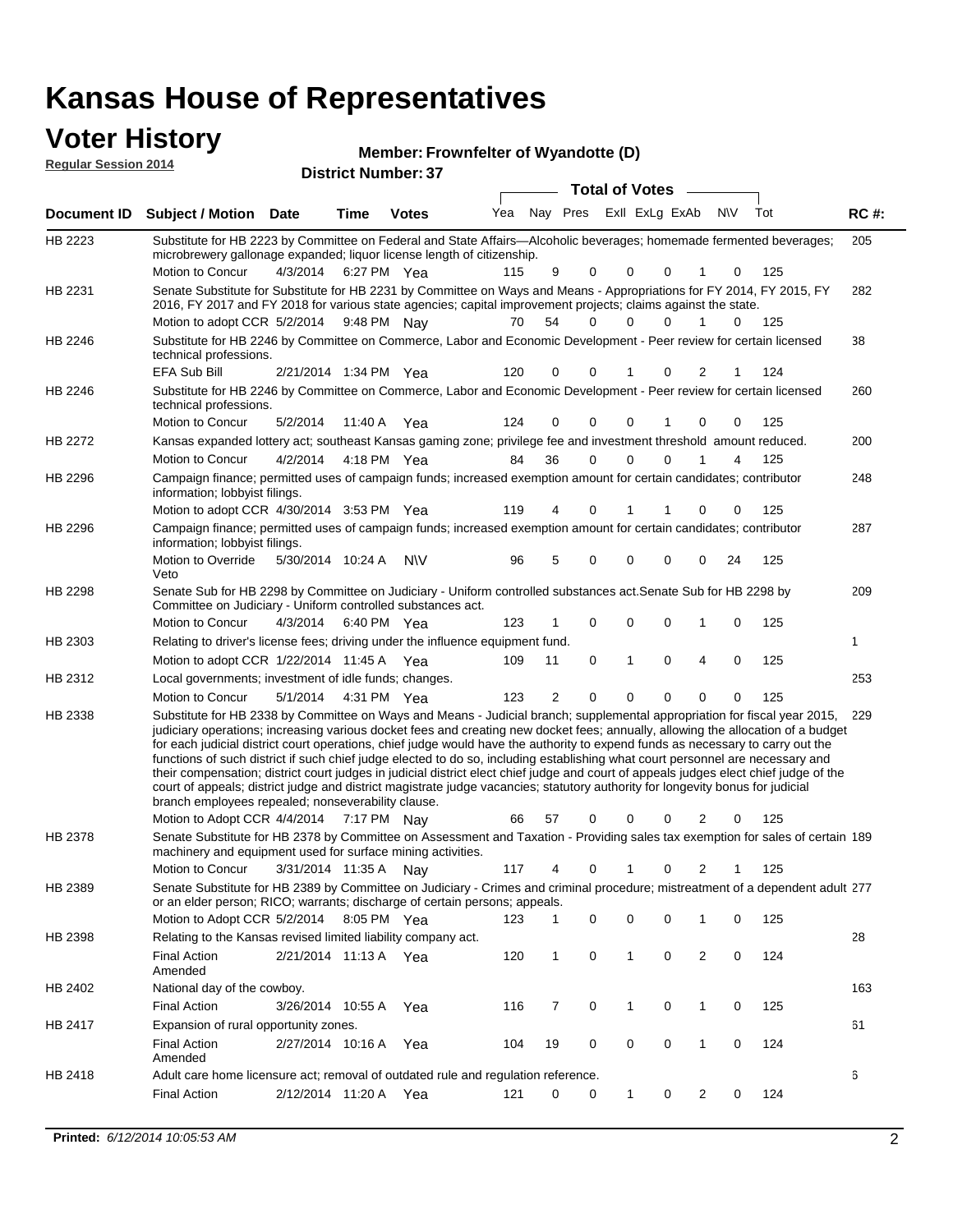### **Voter History**

**Regular Session 2014**

#### **Member: Frownfelter of Wyandotte (D)**

|             |                                                                                                                                                                                                                                                                                                                                                      |                       |             | <b>DISTRICT MAILINGLES</b> |     |          |          |              | <b>Total of Votes</b> |                |              |     |                |
|-------------|------------------------------------------------------------------------------------------------------------------------------------------------------------------------------------------------------------------------------------------------------------------------------------------------------------------------------------------------------|-----------------------|-------------|----------------------------|-----|----------|----------|--------------|-----------------------|----------------|--------------|-----|----------------|
| Document ID | <b>Subject / Motion</b>                                                                                                                                                                                                                                                                                                                              | Date                  | Time        | <b>Votes</b>               | Yea |          | Nay Pres |              | Exll ExLg ExAb        |                | N\V          | Tot | <b>RC#:</b>    |
| HB 2418     | Kansas department for aging and disability services; adult care homes                                                                                                                                                                                                                                                                                |                       |             |                            |     |          |          |              |                       |                |              |     | 221            |
|             | <b>Motion to Concur</b>                                                                                                                                                                                                                                                                                                                              | 4/4/2014              | 11:49 A     | Yea                        | 122 | 0        | 0        | 1            | 1                     | 1              | 0            | 125 |                |
| HB 2419     | City annexation; fire district territory; detachment.                                                                                                                                                                                                                                                                                                |                       |             |                            |     |          |          |              |                       |                |              |     | 120            |
|             | <b>Final Action</b>                                                                                                                                                                                                                                                                                                                                  | 3/17/2014 11:19 A     |             | Yea                        | 122 | 0        | 0        | 0            | 0                     | $\overline{2}$ | $\mathbf{1}$ | 125 |                |
| HB 2419     | City annexation; fire district territory; detachment.                                                                                                                                                                                                                                                                                                |                       |             |                            |     |          |          |              |                       |                |              |     | 196            |
|             | Motion to Concur                                                                                                                                                                                                                                                                                                                                     | 4/2/2014              | 10:32 A     | Yea                        | 122 | 0        | 0        | 0            | 0                     | $\overline{2}$ | 1            | 125 |                |
| HB 2420     | School crossing quards.                                                                                                                                                                                                                                                                                                                              |                       |             |                            |     |          |          |              |                       |                |              |     | 5              |
|             | <b>Final Action</b><br>Amended                                                                                                                                                                                                                                                                                                                       | 2/10/2014 11:12 A     |             | Yea                        | 118 | 0        | 0        | 3            | 1                     | $\overline{2}$ | 0            | 124 |                |
| HB 2420     | School crossing guards.                                                                                                                                                                                                                                                                                                                              |                       |             |                            |     |          |          |              |                       |                |              |     | 197            |
|             | Motion to Concur                                                                                                                                                                                                                                                                                                                                     | 4/2/2014              | 10:34 A     | Yea                        | 123 | 0        | 0        | 0            | 0                     | 2              | 0            | 125 |                |
| HB 2422     | Defining watercraft for purposes of taxation.                                                                                                                                                                                                                                                                                                        |                       |             |                            |     |          |          |              |                       |                |              |     | 14             |
|             | <b>Final Action</b><br>Amended                                                                                                                                                                                                                                                                                                                       | 2/14/2014 11:13 A     |             | Yea                        | 118 | 0        | 0        | 2            | $\mathbf 0$           | $\overline{4}$ | 0            | 124 |                |
| HB 2424     | Robert G. (Bob) Bethell interchange.                                                                                                                                                                                                                                                                                                                 |                       |             |                            |     |          |          |              |                       |                |              |     | 85             |
|             | <b>EFA Sub Bill</b>                                                                                                                                                                                                                                                                                                                                  | 2/27/2014 4:03 PM Yea |             |                            | 119 | 4        | 0        | $\Omega$     | $\Omega$              | 1              | 0            | 124 |                |
| HB 2424     | Substitute for HB 2424 by Committee on Transportation - Designating the Robert G. (Bob) Bethell interchange; the SGT David 190<br>Enzbrenner memorial highway; t the Pack S Clair highway; the ancient Indian traders trail; the Harper county veterans<br>memorial highway; the Bonnie Huy memorial highway; the Bonnie Sharp memorial interchange. |                       |             |                            |     |          |          |              |                       |                |              |     |                |
|             | Motion to Concur                                                                                                                                                                                                                                                                                                                                     | 3/31/2014 11:37 A Yea |             |                            | 117 | 3        | $\Omega$ | 1            | 0                     | $\overline{2}$ | 2            | 125 |                |
| HB 2429     | Making the water conservation program part of and supplemental to the Kansas water appropriation act.                                                                                                                                                                                                                                                |                       |             |                            |     |          |          |              |                       |                |              |     | $\overline{7}$ |
|             | <b>Final Action</b><br>Amended                                                                                                                                                                                                                                                                                                                       | 2/12/2014 11:22 A Yea |             |                            | 121 | $\Omega$ | $\Omega$ | 1            | 0                     | $\overline{2}$ | $\mathbf 0$  | 124 |                |
| HB 2430     | Promoting employment across Kansas act; benefits.                                                                                                                                                                                                                                                                                                    |                       |             |                            |     |          |          |              |                       |                |              |     | 90             |
|             | <b>EFA Sub Bill</b>                                                                                                                                                                                                                                                                                                                                  | 2/27/2014 4:08 PM Yea |             |                            | 110 | 13       | 0        | $\mathbf 0$  | 0                     |                | 0            | 124 |                |
| HB 2430     | Substitute for HB 2430 by Committee on Commerce, Labor and Economic Development - Promoting employment across<br>Kansas act; benefits.                                                                                                                                                                                                               |                       |             |                            |     |          |          |              |                       |                |              |     | 278            |
|             | Motion to adopt CCR 5/2/2014                                                                                                                                                                                                                                                                                                                         |                       | 8:09 PM Yea |                            | 114 | 10       | 0        | 0            | 0                     | 1              | 0            | 125 |                |
| HB 2433     | Relating to the Kansas uniform securities act.                                                                                                                                                                                                                                                                                                       |                       |             |                            |     |          |          |              |                       |                |              |     | 62             |
|             | <b>Final Action</b><br>Amended                                                                                                                                                                                                                                                                                                                       | 2/27/2014 10:17 A Yea |             |                            | 123 | 0        | 0        | $\mathbf 0$  | $\mathbf 0$           | 1              | 0            | 124 |                |
| HB 2433     | Relating to the Kansas uniform securities act.                                                                                                                                                                                                                                                                                                       |                       |             |                            |     |          |          |              |                       |                |              |     | 243            |
|             | Motion to adopt CCR 4/30/2014 3:27 PM Yea                                                                                                                                                                                                                                                                                                            |                       |             |                            | 123 | $\Omega$ | $\Omega$ | 1            | 1                     | $\Omega$       | 0            | 125 |                |
| HB 2436     | Substitute for HB 2436 by Committee on Vision 2020 - Boards of cosmetology and barbering; agreements on inspectors of<br>dual-licensed facilities.                                                                                                                                                                                                   |                       |             |                            |     |          |          |              |                       |                |              |     | 19             |
|             | Final Action Sub Bill 2/19/2014 11:32 A                                                                                                                                                                                                                                                                                                              |                       |             | Yea                        | 122 | ი        | 0        | O            | 0                     | 2              | 0            | 124 |                |
| HB 2436     | Substitute for HB 2436 by Committee on Vision 2020 - Boards of cosmetology and barbering; agreements on inspectors of<br>dual-licensed facilities.                                                                                                                                                                                                   |                       |             |                            |     |          |          |              |                       |                |              |     | 206            |
|             | Motion to Concur                                                                                                                                                                                                                                                                                                                                     | 4/3/2014              | 6:30 PM Yea |                            | 117 | 7        | 0        | 0            | 0                     | 1              | 0            | 125 |                |
| HB 2440     | Emerging industry investment act; treatment of certain bioscience companies.                                                                                                                                                                                                                                                                         |                       |             |                            |     |          |          |              |                       |                |              |     | 39             |
|             | <b>Emergency Final</b><br>Action                                                                                                                                                                                                                                                                                                                     | 2/21/2014 1:36 PM Yea |             |                            | 116 | 4        | 0        | $\mathbf{1}$ | 0                     | 2              | $\mathbf{1}$ | 124 |                |
| HB 2442     | Escalating penalties for repeat felony evade and elude cases.                                                                                                                                                                                                                                                                                        |                       |             |                            |     |          |          |              |                       |                |              |     | 107            |
|             | EFA Sub Bill                                                                                                                                                                                                                                                                                                                                         | 2/27/2014 4:32 PM Yea |             |                            | 111 | 12       | 0        | 0            | 0                     | $\mathbf{1}$   | 0            | 124 |                |
| HB 2444     | Spendthrift trusts.                                                                                                                                                                                                                                                                                                                                  |                       |             |                            |     |          |          |              |                       |                |              |     | 36             |
|             | <b>Emergency Final</b><br><b>Action Amend</b>                                                                                                                                                                                                                                                                                                        | 2/21/2014 1:32 PM Yea |             |                            | 120 | 0        | 0        | $\mathbf{1}$ | 0                     | $\overline{2}$ | $\mathbf{1}$ | 124 |                |
| HB 2444     | Spendthrift trusts.                                                                                                                                                                                                                                                                                                                                  |                       |             |                            |     |          |          |              |                       |                |              |     | 198            |
|             | Motion to Concur                                                                                                                                                                                                                                                                                                                                     | 4/2/2014              | 10:37 A     | Yea                        | 123 | 0        | 0        | 0            | 0                     | $\overline{2}$ | 0            | 125 |                |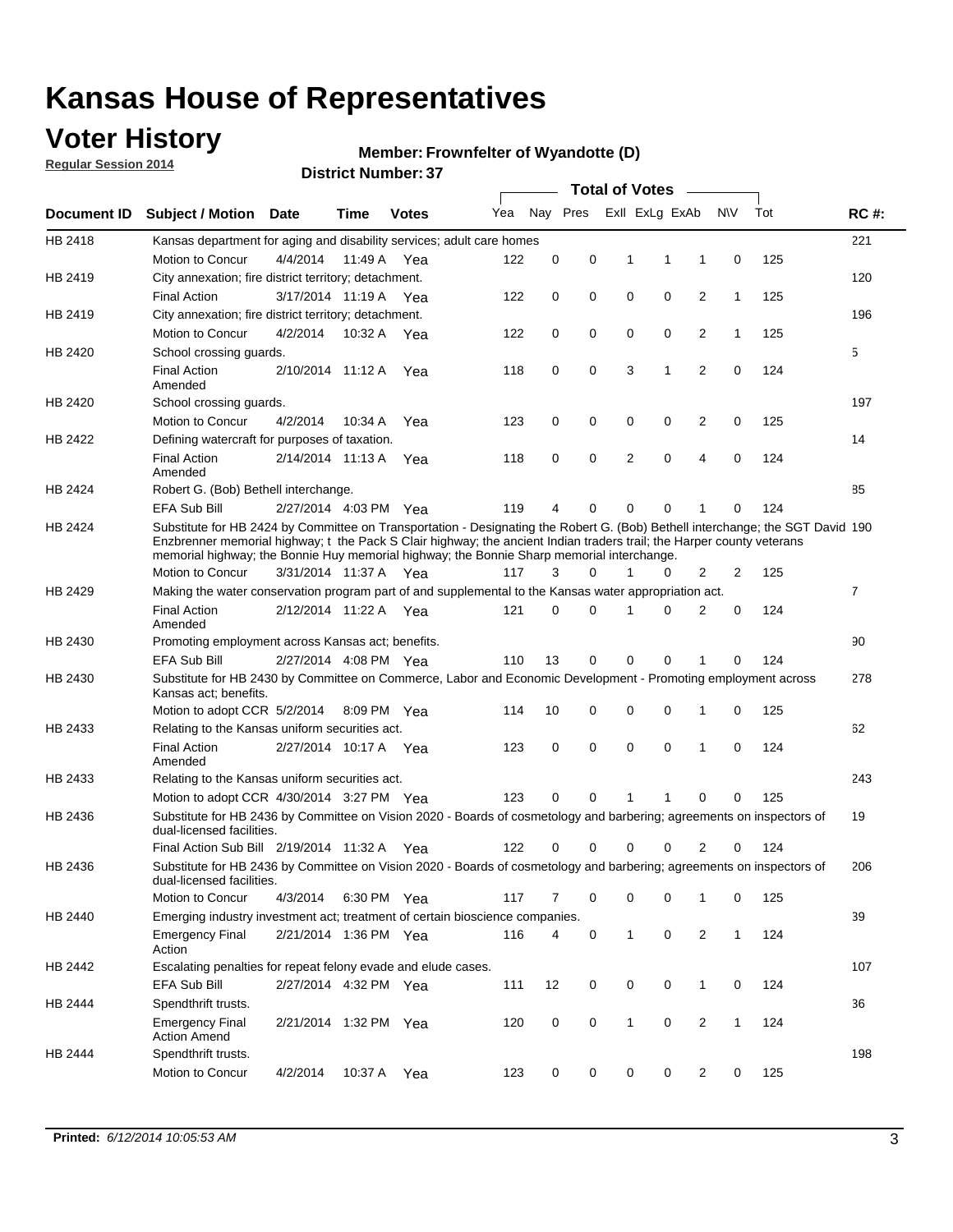### **Voter History Member:**

|                             |                                                                                                                                                                                                                                                                                                                                 |                       |                            |              | Member: Frowntelter of Wyandotte (D) |               |          |   |                       |          |          |          |     |             |
|-----------------------------|---------------------------------------------------------------------------------------------------------------------------------------------------------------------------------------------------------------------------------------------------------------------------------------------------------------------------------|-----------------------|----------------------------|--------------|--------------------------------------|---------------|----------|---|-----------------------|----------|----------|----------|-----|-------------|
| <b>Regular Session 2014</b> |                                                                                                                                                                                                                                                                                                                                 |                       | <b>District Number: 37</b> |              |                                      |               |          |   | <b>Total of Votes</b> |          |          |          |     |             |
| Document ID                 | <b>Subject / Motion Date</b>                                                                                                                                                                                                                                                                                                    |                       | Time                       | <b>Votes</b> | Yea                                  |               | Nay Pres |   | Exll ExLg ExAb        |          | N\V      |          | Tot | <b>RC#:</b> |
| HB 2445                     | Allowing for criminal discovery materials to be provided to defendant or defendant's counsel.                                                                                                                                                                                                                                   |                       |                            |              |                                      |               |          |   |                       |          |          |          |     | 63          |
|                             | <b>Final Action</b><br>Amended                                                                                                                                                                                                                                                                                                  | 2/27/2014 10:19 A     |                            | Yea          | 123                                  | $\Omega$      | $\Omega$ |   | 0                     | $\Omega$ | 1        | $\Omega$ | 124 |             |
| HB 2446                     | District courts; court trustee operations fund. judicial process; concerning sentencing dispositions, probation and postrelease<br>supervision; concerning expungement of driving under the influence and criminal refusal convictions; concerning trials,<br>conduct of jury after case is submitted.                          |                       |                            |              |                                      |               |          |   |                       |          |          |          |     | 8           |
|                             | <b>Final Action</b>                                                                                                                                                                                                                                                                                                             | 2/12/2014 11:23 A Yea |                            |              | 121                                  | $\Omega$      | $\Omega$ |   |                       | 0        | 2        | 0        | 124 |             |
| HB 2446                     | Senate Substitute for HB 2446 by Committee on Judiciary - Courts; allocating moneys from driver's license fees to judicial<br>branch nonjudicial salary adjustment fund; allowing chief justice to authorize expenditures from court trustee operations fund in<br>certain judicial districts; time limits for court decisions. |                       |                            |              |                                      |               |          |   |                       |          |          |          |     | 239         |
|                             | Motion to adopt CCR 4/30/2014 3:01 PM Yea                                                                                                                                                                                                                                                                                       |                       |                            |              | 121                                  | $\mathcal{P}$ | $\Omega$ |   |                       |          | $\Omega$ | $\Omega$ | 125 |             |
| <b>HB 2447</b>              | Real property; trespass and liability.                                                                                                                                                                                                                                                                                          |                       |                            |              |                                      |               |          |   |                       |          |          |          |     | 29          |
|                             | Final Action<br>Amended                                                                                                                                                                                                                                                                                                         | 2/21/2014 11:14 A     |                            | Yea          | 119                                  | $\mathcal{P}$ | $\Omega$ | 1 |                       | $\Omega$ | 2        | $\Omega$ | 124 |             |
| HB 2447                     | Real property; trespass and liability.                                                                                                                                                                                                                                                                                          |                       |                            |              |                                      |               |          |   |                       |          |          |          |     | 202         |
|                             | Motion to Adopt CCR 4/3/2014                                                                                                                                                                                                                                                                                                    |                       | 6:10 PM                    | Yea          | 122                                  | 2             | 0        |   | 0                     | 0        |          | 0        | 125 |             |

**Frownfelter of Wyandotte (D)**

|                | Amended                                                                                                                                                                                 |                       |             |     |     |          |          |              |          |                |             |     |     |
|----------------|-----------------------------------------------------------------------------------------------------------------------------------------------------------------------------------------|-----------------------|-------------|-----|-----|----------|----------|--------------|----------|----------------|-------------|-----|-----|
| <b>HB 2447</b> | Real property; trespass and liability.                                                                                                                                                  |                       |             |     |     |          |          |              |          |                |             |     | 202 |
|                | Motion to Adopt CCR 4/3/2014 6:10 PM Yea                                                                                                                                                |                       |             |     | 122 | 2        | 0        | 0            | $\Omega$ | $\mathbf{1}$   | $\mathbf 0$ | 125 |     |
| <b>HB 2448</b> | Interference with judicial process.                                                                                                                                                     |                       |             |     |     |          |          |              |          |                |             |     | 30  |
|                | <b>Final Action</b>                                                                                                                                                                     | 2/21/2014 11:16 A     |             | Yea | 121 | 0        | 0        |              | 0        | $\overline{2}$ | 0           | 124 |     |
| <b>HB 2448</b> | Senate Substitute for HB 2448 by Committee on Judiciary - Updating provisions relating to the Kansas bureau of<br>investigation's DNA database; amending the crime of interference with |                       |             |     |     |          |          |              |          |                |             |     | 240 |
|                | Motion to adopt CCR 4/30/2014 3:10 PM Yea                                                                                                                                               |                       |             |     | 116 | 7        | 0        | -1           | 1        | $\Omega$       | $\Omega$    | 125 |     |
| HB 2451        | Electric utilities; creating the electric highway fee.                                                                                                                                  |                       |             |     |     |          |          |              |          |                |             |     | 96  |
|                | <b>EFA Sub Bill</b>                                                                                                                                                                     | 2/27/2014 4:18 PM Yea |             |     | 64  | 59       | $\Omega$ | $\Omega$     | 0        | 1              | $\Omega$    | 124 |     |
| HB 2451        | Substitute for HB 2451 by Committee on Transportation - Increasing registration fees for electric vehicles.                                                                             |                       |             |     |     |          |          |              |          |                |             |     | 207 |
|                | <b>Motion to Concur</b>                                                                                                                                                                 | 4/3/2014              | 6:34 PM Yea |     | 94  | 30       | $\Omega$ | $\Omega$     | U        |                | 0           | 125 |     |
| HB 2452        | Substitute for HB 2452 by Committee on Transportation - Distinctive license plates; donate life, disabled veterans, rotary<br>international, Kansas horse council.                      |                       |             |     |     |          |          |              |          |                |             |     | 41  |
|                | <b>EFA Sub Bill</b>                                                                                                                                                                     | 2/21/2014 1:39 PM Yea |             |     | 120 | 0        | 0        |              | 0        | 2              |             | 124 |     |
| HB 2452        | Substitute for HB 2452 by Committee on Transportation - Distinctive license plates; donate life, disabled veterans, rotary<br>international, Kansas horse council, motorcycles.         |                       |             |     |     |          |          |              |          |                |             |     | 208 |
|                | <b>Motion to Concur</b>                                                                                                                                                                 | 4/3/2014              | 6:37 PM Yea |     | 123 | 1        | 0        | 0            | 0        | 1              | 0           | 125 |     |
| HB 2453        | Protecting religious freedom regarding marriage.                                                                                                                                        |                       |             |     |     |          |          |              |          |                |             |     | 9   |
|                | <b>Final Action</b><br>Amended                                                                                                                                                          | 2/12/2014 11:28 A     |             | Nav | 72  | 49       | $\Omega$ | $\mathbf{1}$ | $\Omega$ | 2              | $\Omega$    | 124 |     |
| HB 2455        | Property tax exemption for certain utility systems located on military installation.                                                                                                    |                       |             |     |     |          |          |              |          |                |             |     | 108 |
|                | <b>Emergency Final</b><br><b>Action Amend</b>                                                                                                                                           | 3/6/2014              | 11:23 A Yea |     | 119 | 1        | 0        | 2            | 1        | 2              | $\mathbf 0$ | 125 |     |
| HB 2456        | Property taxation; defining commercial and industrial machinery and equipment; motor vehicles, members of military service<br>and active guard and reservists.                          |                       |             |     |     |          |          |              |          |                |             |     | 49  |
|                | <b>Final Action</b><br>Amended                                                                                                                                                          | 2/26/2014 11:32 A     |             | Yea | 100 | 23       | 0        | $\Omega$     | 0        | 1              | $\Omega$    | 124 |     |
| HB 2463        | Creating civil liability for acts of terrorism; forfeiture of property related to violations of certain criminal acts.                                                                  |                       |             |     |     |          |          |              |          |                |             |     | 50  |
|                | <b>Final Action</b><br>Amended                                                                                                                                                          | 2/26/2014 11:33 A     |             | Yea | 123 | 0        | 0        | $\Omega$     | 0        |                | $\mathbf 0$ | 124 |     |
| HB 2463        | Creating civil liability for acts of terrorism; forfeiture of property related to violations of certain criminal acts.                                                                  |                       |             |     |     |          |          |              |          |                |             |     | 194 |
|                | Motion to Concur                                                                                                                                                                        | 4/1/2014              | 10:46 A     | Yea | 123 | $\Omega$ | ი        |              | 0        |                | 0           | 125 |     |
| HB 2464        | Allowing banks, trust companies and savings and loans to claim the expensing deduction for privilege tax filers under the<br>Kansas income tax act.                                     |                       |             |     |     |          |          |              |          |                |             |     | 15  |
|                | <b>Final Action</b><br>Amended                                                                                                                                                          | 2/14/2014 11:14 A     |             | Yea | 118 | 0        | 0        | 2            | 0        |                | 0           | 124 |     |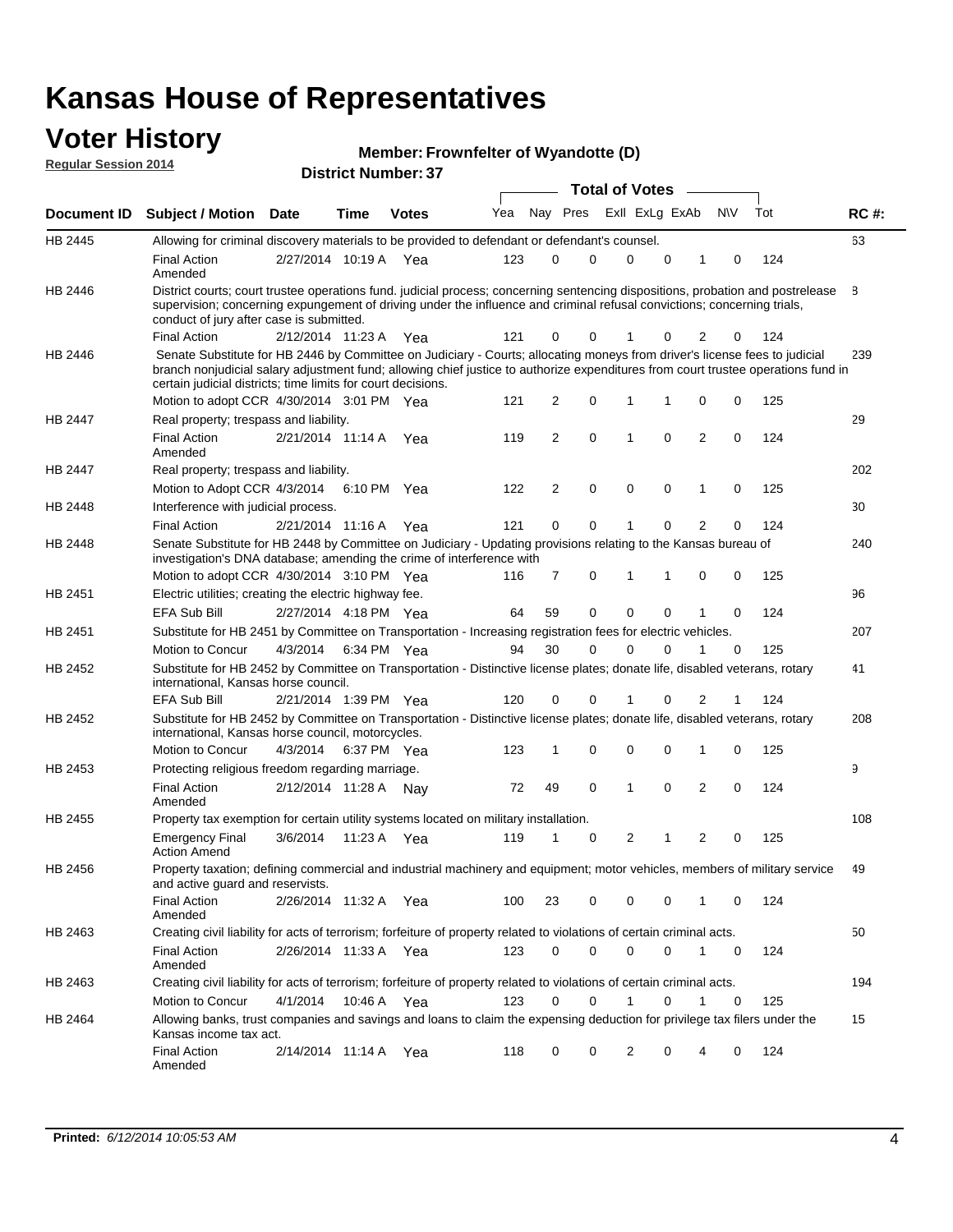### **Voter History**

**Regular Session 2014**

#### **Member: Frownfelter of Wyandotte (D)**

|         |                                                                                                                                                                             |                       |             |              |     |              |   | <b>Total of Votes</b> |             |                |             |     |             |
|---------|-----------------------------------------------------------------------------------------------------------------------------------------------------------------------------|-----------------------|-------------|--------------|-----|--------------|---|-----------------------|-------------|----------------|-------------|-----|-------------|
|         | Document ID Subject / Motion Date                                                                                                                                           |                       | Time        | <b>Votes</b> | Yea | Nay Pres     |   | Exll ExLg ExAb        |             |                | <b>NV</b>   | Tot | <b>RC#:</b> |
| HB 2466 | Relating to administrative procedure; judicial review.                                                                                                                      |                       |             |              |     |              |   |                       |             |                |             |     | 37          |
|         | <b>Emergency Final</b><br><b>Action Amend</b>                                                                                                                               | 2/21/2014 1:33 PM Yea |             |              | 118 | 2            | 0 | 1                     | $\mathbf 0$ | 2              | 1           | 124 |             |
| HB 2470 | Purchasing authority for certain insurance by the state board of regents for state educational institutions.                                                                |                       |             |              |     |              |   |                       |             |                |             |     | 16          |
|         | <b>Final Action</b>                                                                                                                                                         | 2/17/2014 11:20 A Yea |             |              | 120 | 0            | 0 | 3                     | 0           | 1              | 0           | 124 |             |
| HB 2475 | Personal financial literacy program as a requirement for high school graduation.                                                                                            |                       |             |              |     |              |   |                       |             |                |             |     | 126         |
|         | <b>Final Action</b><br>Amended                                                                                                                                              | 3/19/2014 11:22 A Yea |             |              | 110 | 12           | 0 | 0                     | 1           | 2              | 0           | 125 |             |
| HB 2478 | Venue for crimes committed with an electronic device.                                                                                                                       |                       |             |              |     |              |   |                       |             |                |             |     | 51          |
|         | <b>Final Action</b>                                                                                                                                                         | 2/26/2014 11:34 A     |             | Yea          | 123 | 0            | 0 | 0                     | $\mathbf 0$ | 1              | $\mathbf 0$ | 124 |             |
| HB 2479 | Removing 2015 sunset provision from law requiring ignition interlock device after first test failure or alcohol or drug-related<br>conviction.                              |                       |             |              |     |              |   |                       |             |                |             |     | 115         |
|         | <b>Final Action</b><br>Amended                                                                                                                                              | 3/14/2014 11:14 A     |             | Yea          | 117 | 0            | 0 | 2                     | 1           | 4              | 1           | 125 |             |
| HB 2479 | Removing 2015 sunset provision from law requiring ignition interlock device after first test failure or alcohol or drug-related<br>conviction.                              |                       |             |              |     |              |   |                       |             |                |             |     | 210         |
|         | Motion to Concur                                                                                                                                                            | 4/3/2014              |             | 6:47 PM Yea  | 122 | 2            | 0 | 0                     | 0           | 1              | 0           | 125 |             |
| HB 2480 | Repealing the review of TeleKansas I.                                                                                                                                       |                       |             |              |     |              |   |                       |             |                |             |     | 64          |
|         | <b>Final Action</b><br>Amended                                                                                                                                              | 2/27/2014 10:20 A     |             | Yea          | 123 | 0            | 0 | 0                     | 0           | 1              | 0           | 124 |             |
| HB 2480 | Repealing the review of TeleKansas I.                                                                                                                                       |                       |             |              |     |              |   |                       |             |                |             |     | 250         |
|         | Motion to Concur                                                                                                                                                            | 5/1/2014              | 1:54 PM Yea |              | 123 | $\mathbf 1$  | 0 | 0                     | 0           | 0              | 1           | 125 |             |
| HB 2482 | Authority of state corporation commission to intervene in court proceedings.                                                                                                |                       |             |              |     |              |   |                       |             |                |             |     | 65          |
|         | <b>Final Action</b><br>Amended                                                                                                                                              | 2/27/2014 10:21 A     |             | Yea          | 121 | 2            | 0 | $\mathbf 0$           | 0           | 1              | $\mathbf 0$ | 124 |             |
| HB 2482 | Senate Substitute for HB 2482 by Committee on Utilities - Creating the energy efficiency investment act.                                                                    |                       |             |              |     |              |   |                       |             |                |             |     | 211         |
|         | Motion to Concur                                                                                                                                                            | 4/3/2014 7:02 PM Yea  |             |              | 99  | 25           | 0 | 0                     | 0           | 1              | 0           | 125 |             |
| HB 2487 | Construction of electric transmission lines and certificates of public convenience and necessity.                                                                           |                       |             |              |     |              |   |                       |             |                |             |     | 66          |
|         | <b>Final Action</b><br>Amended                                                                                                                                              | 2/27/2014 10:22 A Yea |             |              | 113 | 10           | 0 | 0                     | 0           | 1              | 0           | 124 |             |
| HB 2487 | Relating to the powers and duties of the state corporation commission; construction of electric transmission lines and<br>certificates of public convenience and necessity. |                       |             |              |     |              |   |                       |             |                |             |     | 254         |
|         | Sub motion to concur 5/1/2014                                                                                                                                               |                       |             | 4:36 PM Yea  | 117 | 8            | 0 | 0                     | 0           | 0              | 0           | 125 |             |
| HB 2488 | Kansas electric transmission authority and the purpose and composition of the authority.                                                                                    |                       |             |              |     |              |   |                       |             |                |             |     | 10          |
|         | <b>Final Action</b><br>Amended                                                                                                                                              | 2/12/2014 11:30 A Yea |             |              | 108 | 13           | 0 | 1                     | 0           | 2              | 0           | 124 |             |
| HB 2488 | Kansas electric transmission authority and the purpose and composition of the authority.                                                                                    |                       |             |              |     |              |   |                       |             |                |             |     | 158         |
|         | <b>Motion to Concur</b>                                                                                                                                                     | 3/25/2014 10:43 A     |             | Yea          | 107 | 15           | 0 | 1                     | 0           | 2              | 0           | 125 |             |
| HB 2489 | Legislative review of exceptions to disclosure of public records.                                                                                                           |                       |             |              |     |              |   |                       |             |                |             |     | 67          |
|         | <b>Final Action</b><br>Amended                                                                                                                                              | 2/27/2014 10:23 A Yea |             |              | 122 | $\mathbf{1}$ | 0 | 0                     | $\mathbf 0$ | 1              | 0           | 124 |             |
| HB 2490 | Criminal procedure; conduct of jury after case is submitted.                                                                                                                |                       |             |              |     |              |   |                       |             |                |             |     | 31          |
|         | <b>Final Action</b><br>Amended                                                                                                                                              | 2/21/2014 11:17 A Yea |             |              | 121 | 0            | 0 | 1                     | 0           | 2              | 0           | 124 |             |
| HB 2490 | Capital murder; attempt; murder in the first degree; sentencing.                                                                                                            |                       |             |              |     |              |   |                       |             |                |             |     | 241         |
|         | Motion to adopt CCR 4/30/2014 3:16 PM Yea                                                                                                                                   |                       |             |              | 123 | 0            | 0 | 1                     | 1           | 0              | 0           | 125 |             |
| HB 2491 | Kansas tort claims act; attorney may appear in small claims action.                                                                                                         |                       |             |              |     |              |   |                       |             |                |             |     | 20          |
|         | <b>Final Action</b><br>Amended                                                                                                                                              | 2/19/2014 11:34 A Yea |             |              | 120 | 2            | 0 | 0                     | 0           | $\overline{2}$ | 0           | 124 |             |
| HB 2491 | Kansas tort claims act; attorney may appear in small claims action.                                                                                                         |                       |             |              |     |              |   |                       |             |                |             |     | 199         |
|         | Motion to Concur                                                                                                                                                            | 4/2/2014              |             | 10:40 A Yea  | 121 | 2            | 0 | 0                     | 0           | $\overline{2}$ | 0           | 125 |             |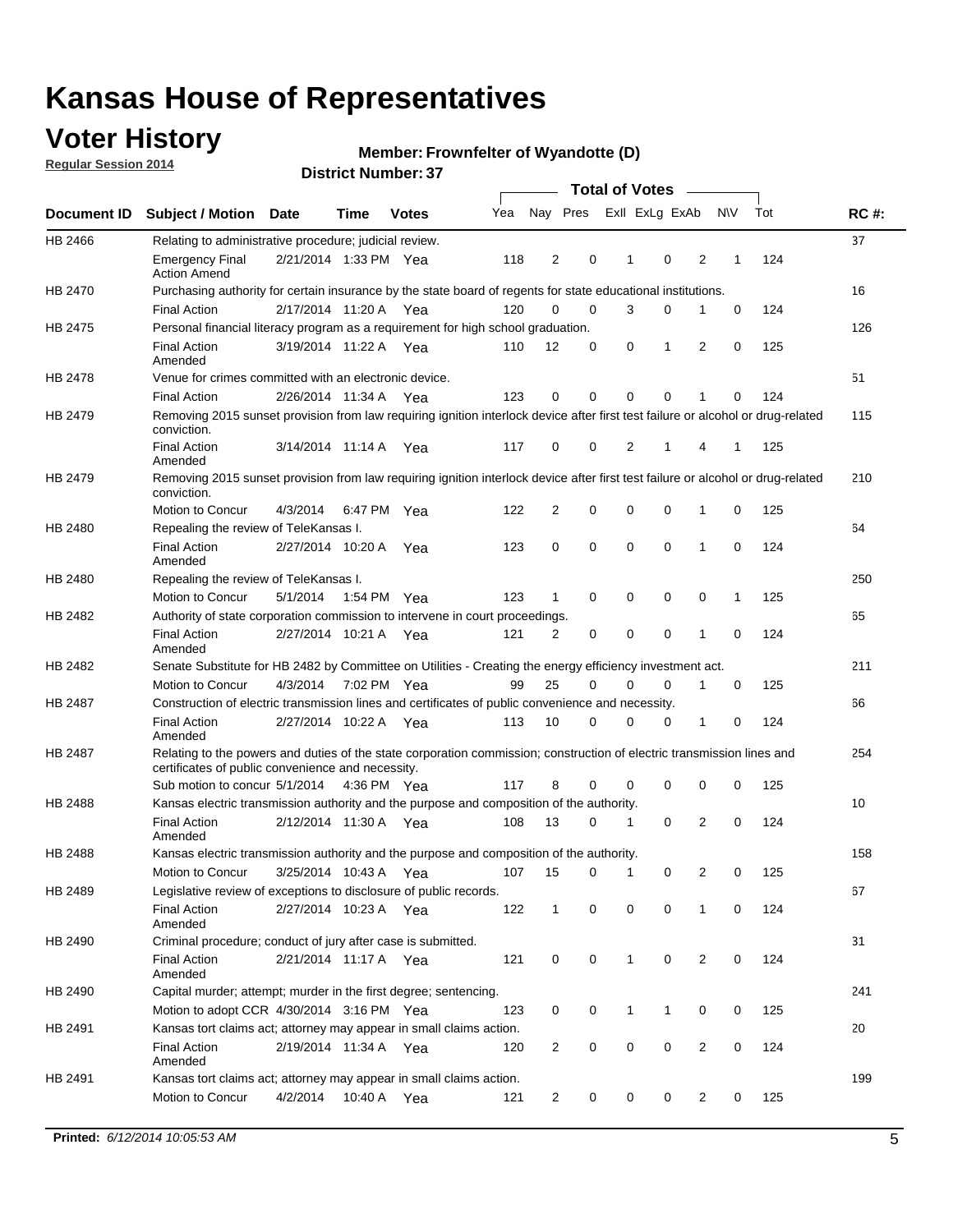### **Voter History**

**Regular Session 2014**

#### **Member: Frownfelter of Wyandotte (D)**

|                    |                                                                                                                                                                                                                                                        |                       |         |              |     |          |          | <b>Total of Votes</b> |              |                |              |     |             |
|--------------------|--------------------------------------------------------------------------------------------------------------------------------------------------------------------------------------------------------------------------------------------------------|-----------------------|---------|--------------|-----|----------|----------|-----------------------|--------------|----------------|--------------|-----|-------------|
| <b>Document ID</b> | <b>Subject / Motion Date</b>                                                                                                                                                                                                                           |                       | Time    | <b>Votes</b> | Yea | Nay Pres |          | Exll ExLg ExAb        |              |                | <b>NV</b>    | Tot | <b>RC#:</b> |
| HB 2493            | Relating to surety regulation, appearance bonds and unlawful sexual relations.                                                                                                                                                                         |                       |         |              |     |          |          |                       |              |                |              |     | 23          |
|                    | <b>Final Action</b><br>Amended                                                                                                                                                                                                                         | 2/20/2014 11:14 A     |         | Yea          | 113 | 10       | 0        | 0                     | 0            | 0              | 1            | 124 |             |
| HB 2495            | Concerning sentencing dispositions, probation and postrelease supervision.                                                                                                                                                                             |                       |         |              |     |          |          |                       |              |                |              |     | 24          |
|                    | Final Action<br>Amended                                                                                                                                                                                                                                | 2/20/2014 11:17 A Yea |         |              | 122 | 1        | 0        | 0                     | 0            | 0              | 1            | 124 |             |
| HB 2501            | Human trafficking and related crimes; penalties for buying sexual relations; records and reporting by courts; staff secure facility 25<br>requirements.                                                                                                |                       |         |              |     |          |          |                       |              |                |              |     |             |
|                    | <b>Final Action</b><br>Amended                                                                                                                                                                                                                         | 2/20/2014 11:18 A Yea |         |              | 123 | $\Omega$ | 0        | 0                     | 0            | 0              | 1            | 124 |             |
| HB 2502            | Allowing victim notification on status change of person confined.                                                                                                                                                                                      |                       |         |              |     |          |          |                       |              |                |              |     | 26          |
|                    | Final Action                                                                                                                                                                                                                                           | 2/20/2014 11:20 A Yea |         |              | 123 | 0        | 0        | $\Omega$              | $\mathbf{0}$ | 0              |              | 124 |             |
| HB 2503            | Substitute for HB 2503 by Committee on Federal and State Affairs -- Carrying of concealed handguns by law enforcement<br>officers.                                                                                                                     |                       |         |              |     |          |          |                       |              |                |              |     | 230         |
|                    | Final Action Sub Bill 4/5/2014                                                                                                                                                                                                                         |                       | 10:22 A | Yea          | 119 |          | 0        | 0                     | 0            | 4              |              | 125 |             |
| HB 2504            | Repealing outdated provisions relating to the purchase of certain real estate by the department of corrections.                                                                                                                                        |                       |         |              |     |          |          |                       |              |                |              |     | 18          |
|                    | <b>Final Action</b>                                                                                                                                                                                                                                    | 2/19/2014 11:31 A Yea |         |              | 122 | $\Omega$ | 0        | $\Omega$              | $\Omega$     | 2              | 0            | 124 |             |
| HB 2506            | Repealing K.S.A. 72-60b03, the effective date of the midwestern higher education compact act.                                                                                                                                                          |                       |         |              |     |          |          |                       |              |                |              |     | 52          |
|                    | <b>Final Action</b>                                                                                                                                                                                                                                    | 2/26/2014 11:35 A Yea |         |              | 122 |          | 0        | 0                     | 0            | 1              | 0            | 124 |             |
| HB 2506            | Senate Substitute for HB 2506 by Committee on Ways and Means - Education; appropriations for FY 2014 and FY 2015 for<br>various state agencies; amendments concerning postsecondary education; amendments to provisions relating to school<br>finance. |                       |         |              |     |          |          |                       |              |                |              |     | 238         |
|                    | Motion to Adopt CCR 4/6/2014                                                                                                                                                                                                                           |                       | 9:45 PM | Nav          | 63  | 57       | 0        | 0                     | 0            | 4              | 1            | 125 |             |
| HB 2509            | Emergency medical services amendments.                                                                                                                                                                                                                 |                       |         |              |     |          |          |                       |              |                |              |     | 101         |
|                    | <b>Emergency Final</b><br><b>Action Amend</b>                                                                                                                                                                                                          | 2/27/2014 4:24 PM Yea |         |              | 123 | 0        | 0        | 0                     | 0            | 1              | $\mathbf 0$  | 124 |             |
| HB 2510            | Pharmacists and pharmacies; pharmacy technicians; registration and grounds for denial of registration.                                                                                                                                                 |                       |         |              |     |          |          |                       |              |                |              |     | 84          |
|                    | <b>Emergency Final</b><br>Action                                                                                                                                                                                                                       | 2/27/2014 4:01 PM Yea |         |              | 71  | 52       | 0        | 0                     | 0            | 1              | 0            | 124 |             |
| HB 2511            | Liability for property tax on personal property; sale or abandonment of personal property.                                                                                                                                                             |                       |         |              |     |          |          |                       |              |                |              |     | 27          |
|                    | <b>Final Action</b>                                                                                                                                                                                                                                    | 2/20/2014 11:21 A Yea |         |              | 123 | $\Omega$ | 0        | 0                     | 0            | 1              | $\mathbf 0$  | 124 |             |
| HB 2514            | Exemption for Federal Home Loan Bank in certain insolvency proceedings involving insurance companies.                                                                                                                                                  |                       |         |              |     |          |          |                       |              |                |              |     | 2           |
|                    | <b>Final Action</b>                                                                                                                                                                                                                                    | 2/10/2014 11:08 A Yea |         |              | 118 | $\Omega$ | $\Omega$ | 3                     | 1            | $\overline{2}$ | $\mathbf 0$  | 124 |             |
| HB 2515            | Insurance; confidentiality of work papers from analysis of analysis of financial regulation or market regulation of insurance<br>company or affiliates.                                                                                                |                       |         |              |     |          |          |                       |              |                |              |     | 82          |
|                    | <b>Emergency Final</b><br>Action                                                                                                                                                                                                                       | 2/27/2014 3:58 PM Yea |         |              | 123 | 0        | 0        | 0                     | 0            | 1              | 0            | 124 |             |
| HB 2515            | Updating statutory references and making corresponding changes due to Executive Reorganization Order No. 41.                                                                                                                                           |                       |         |              |     |          |          |                       |              |                |              |     | 269         |
|                    | Motion to Adopt CCR 5/2/2014 3:31 PM Yea                                                                                                                                                                                                               |                       |         |              | 118 | 4        | 0        | 0                     | 1            | $\mathbf{1}$   | $\mathbf{1}$ | 125 |             |
| HB 2516            | Amendments relating to health care provider liability insurance and to companies organized to provide such insurance.                                                                                                                                  |                       |         |              |     |          |          |                       |              |                |              |     | 3           |
|                    | <b>Final Action</b><br>Amended                                                                                                                                                                                                                         | 2/10/2014 11:10 A Yea |         |              | 118 | 0        | 0        | 3                     | $\mathbf{1}$ | 2              | 0            | 124 |             |
| HB 2516            | Amendments relating to health care provider liability insurance and to companies organized to provide such insurance.                                                                                                                                  |                       |         |              |     |          |          |                       |              |                |              |     | 191         |
|                    | Motion to Concur                                                                                                                                                                                                                                       | 3/31/2014 11:40 A Yea |         |              | 121 | 0        | 0        | 1                     | 0            | 2              | 1            | 125 |             |
| HB 2518            | Relating to ballot language statements.                                                                                                                                                                                                                |                       |         |              |     |          |          |                       |              |                |              |     | 40          |
|                    | Emergency Final<br><b>Action Amend</b>                                                                                                                                                                                                                 | 2/21/2014 1:37 PM Yea |         |              | 116 | 4        | 0        | 1                     | 0            | 2              | 1            | 124 |             |
| HB 2525            | Kansas money transmitter act concerning change of controlling interest and notification.                                                                                                                                                               |                       |         |              |     |          |          |                       |              |                |              |     | 32          |
|                    | <b>Final Action</b>                                                                                                                                                                                                                                    | 2/21/2014 11:18 A Yea |         |              | 105 | 16       | 0        | $\mathbf{1}$          | 0            | 2              | 0            | 124 |             |
| HB 2525            | Kansas money transmitter act concerning change of controlling interest and notification.                                                                                                                                                               |                       |         |              |     |          |          |                       |              |                |              |     | 252         |
|                    | Motion to Concur                                                                                                                                                                                                                                       | 5/1/2014              |         | 1:59 PM Yea  | 112 | 13       | 0        | 0                     | 0            | 0              | 0            | 125 |             |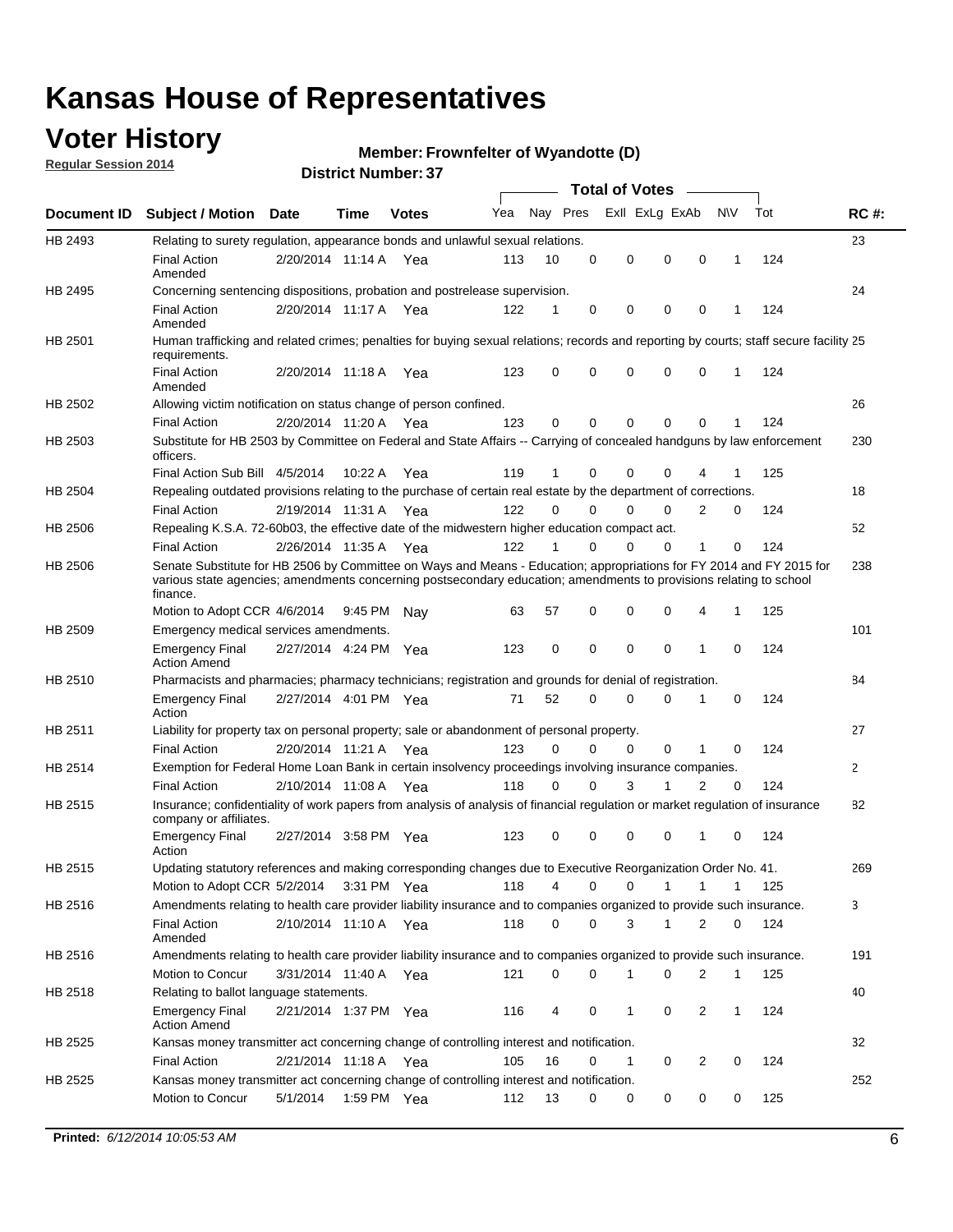#### **Voter History Regular Session 2014**

**Member: Frownfelter of Wyandotte (D)** 

|                    |                                                                                                                                                                                                                                                                                                                                           |                       |             | <b>DISTRICT MAILINGLES</b> |     |    |             | <b>Total of Votes</b> |                |                |     |     |             |
|--------------------|-------------------------------------------------------------------------------------------------------------------------------------------------------------------------------------------------------------------------------------------------------------------------------------------------------------------------------------------|-----------------------|-------------|----------------------------|-----|----|-------------|-----------------------|----------------|----------------|-----|-----|-------------|
| <b>Document ID</b> | <b>Subject / Motion</b>                                                                                                                                                                                                                                                                                                                   | <b>Date</b>           | Time        | <b>Votes</b>               | Yea |    | Nay Pres    |                       | Exll ExLg ExAb |                | N\V | Tot | <b>RC#:</b> |
| HB 2533            | Changing interest credit amounts, member distributions upon termination or death and retirement annuities under the KPERS 42<br>Act of 2015.                                                                                                                                                                                              |                       |             |                            |     |    |             |                       |                |                |     |     |             |
|                    | <b>Emergency Final</b><br><b>Action Amend</b>                                                                                                                                                                                                                                                                                             | 2/21/2014 1:40 PM     |             | Nav                        | 94  | 26 | 0           | 1                     | 0              | 2              | 1   | 124 |             |
| HB 2537            | Eliminating font size and type requirement for disclosure statements contained in insurance contracts and explanatory<br>materials printed in any language other than English.                                                                                                                                                            |                       |             |                            |     |    |             |                       |                |                |     |     | 81          |
|                    | <b>Emergency Final</b><br>Action                                                                                                                                                                                                                                                                                                          | 2/27/2014 3:56 PM Yea |             |                            | 119 | 4  | 0           | $\mathbf 0$           | $\mathbf 0$    | 1              | 0   | 124 |             |
| HB 2537            | Insurance; eliminating font and type requirements for certain non-English insurance documents; confidentiality of certain<br>documents; continuation of health insurance for spouse and children of certain emergency personnel and employees of the<br>department of corrections; purchase of certain insurance by the state fair board. |                       |             |                            |     |    |             |                       |                |                |     |     | 249         |
|                    | Motion to adopt CCR 4/30/2014 3:58 PM Yea                                                                                                                                                                                                                                                                                                 |                       |             |                            | 122 | 0  | 0           | 1                     | 1              | 0              | 1   | 125 |             |
| HB 2538            | Giving landowner right of first refusal for antlers of deer illegally shot on landowner's property.                                                                                                                                                                                                                                       |                       |             |                            |     |    |             |                       |                |                |     |     | 102         |
|                    | <b>Emergency Final</b><br><b>Action Amend</b>                                                                                                                                                                                                                                                                                             | 2/27/2014 4:26 PM Yea |             |                            | 106 | 17 | 0           | $\mathbf 0$           | 0              | 1              | 0   | 124 |             |
| HB 2541            | Substitute for HB2541 by Committee on Local Government—plastic bottles and containers; labeling; solid waste landfill<br>restrictions.                                                                                                                                                                                                    |                       |             |                            |     |    |             |                       |                |                |     |     | 121         |
|                    | Final Action Sub Bill 3/17/2014 11:21 A Yea                                                                                                                                                                                                                                                                                               |                       |             |                            | 102 | 21 | 0           | $\mathbf 0$           | 0              | 2              | 0   | 125 |             |
| HB 2542            | Property tax exemption for amateur-built aircraft.                                                                                                                                                                                                                                                                                        |                       |             |                            |     |    |             |                       |                |                |     |     | 112         |
|                    | <b>Final Action</b><br>Amended                                                                                                                                                                                                                                                                                                            | 3/13/2014 11:22 A Yea |             |                            | 116 | 4  | $\mathbf 0$ | $\mathbf{1}$          | 1              | $\overline{2}$ | 1   | 125 |             |
| <b>HB 2544</b>     | Authorizing postsecondary educational institutions to enter into the state authorization reciprocity agreement to provide<br>distance education.                                                                                                                                                                                          |                       |             |                            |     |    |             |                       |                |                |     |     | 17          |
|                    | <b>Final Action</b>                                                                                                                                                                                                                                                                                                                       | 2/17/2014 11:21 A Yea |             |                            | 120 | 0  | 0           | 3                     | 0              | 1              | 0   | 124 |             |
| HB 2545            | Extending sunset date on certain agriculture fees from July 1, 2015, to July 1, 2019.                                                                                                                                                                                                                                                     |                       |             |                            |     |    |             |                       |                |                |     |     | 68          |
|                    | <b>Final Action</b><br>Amended                                                                                                                                                                                                                                                                                                            | 2/27/2014 10:25 A Yea |             |                            | 99  | 24 | 0           | $\mathbf 0$           | $\Omega$       | 1              | 0   | 124 |             |
| HB 2547            | Changing the map copy requirement in mining permit application.                                                                                                                                                                                                                                                                           |                       |             |                            |     |    |             |                       |                |                |     |     | 53          |
|                    | <b>Final Action</b>                                                                                                                                                                                                                                                                                                                       | 2/26/2014 11:36 A     |             | Yea                        | 123 | 0  | 0           | 0                     | 0              | 1              | 0   | 124 |             |
| HB 2548            | Creating the water program management fund and transferring the air quality fee fund.                                                                                                                                                                                                                                                     |                       |             |                            |     |    |             |                       |                |                |     |     | 46          |
|                    | <b>Emergency Final</b><br>Action                                                                                                                                                                                                                                                                                                          | 2/21/2014 1:46 PM Yea |             |                            | 119 | 1  | 0           | 1                     | $\mathbf 0$    | 2              | 1   | 124 |             |
| HB 2549            | Allowing burial of hazardous waste on-site.                                                                                                                                                                                                                                                                                               |                       |             |                            |     |    |             |                       |                |                |     |     | 54          |
|                    | <b>Final Action</b>                                                                                                                                                                                                                                                                                                                       | 2/26/2014 11:38 A     |             | Yea                        | 123 | 0  | 0           | $\mathbf 0$           | 0              | 1              | 0   | 124 |             |
| HB 2550            | Repeal of the atmospheric mercury deposition monitoring network.                                                                                                                                                                                                                                                                          |                       |             |                            |     |    |             |                       |                |                |     |     | 33          |
|                    | <b>Final Action</b>                                                                                                                                                                                                                                                                                                                       | 2/21/2014 11:20 A     |             | Nav                        | 92  | 29 | 0           | 1                     | $\mathbf 0$    | 2              | 0   | 124 |             |
| HB 2551            | Repealing regulation of PCB disposal facilities.                                                                                                                                                                                                                                                                                          |                       |             |                            |     |    |             |                       |                |                |     |     | 47          |
|                    | <b>Emergency Final</b><br><b>Action Amend</b>                                                                                                                                                                                                                                                                                             | 2/21/2014 1:47 PM Nay |             |                            | 100 | 20 | 0           | 1                     | 0              | 2              | 1   | 124 |             |
| HB 2551            | Repealing the regulation of PCB disposal facilities; making changes to the atmospheric mercury deposition monitoring network 271<br>and the disposal of plastic bottles, containers and solid waste.                                                                                                                                      |                       |             |                            |     |    |             |                       |                |                |     |     |             |
|                    | Motion to Adopt CCR 5/2/2014 3:45 PM Nay                                                                                                                                                                                                                                                                                                  |                       |             |                            | 105 | 17 | 0           | 0                     | 1              | 1              | 1   | 125 |             |
| HB 2552            | Managed care organizations, prompt payment.                                                                                                                                                                                                                                                                                               |                       |             |                            |     |    |             |                       |                |                |     |     | 69          |
|                    | <b>Final Action</b><br>Amended                                                                                                                                                                                                                                                                                                            | 2/27/2014 10:26 A Yea |             |                            | 123 | 0  | 0           | 0                     | 0              | 1              | 0   | 124 |             |
| HB 2552            | Kansas medical assistance program; managed care organizations; consent for expansion of certain medicaid services.                                                                                                                                                                                                                        |                       |             |                            |     |    |             |                       |                |                |     |     | 225         |
|                    | Motion to Concur                                                                                                                                                                                                                                                                                                                          | 4/4/2014              | 6:13 PM Nay |                            | 68  | 54 | 0           | $\mathbf 0$           | 1              | 2              | 0   | 125 |             |
| HB 2553            | Health care compact.                                                                                                                                                                                                                                                                                                                      |                       |             |                            |     |    |             |                       |                |                |     |     | 141         |
|                    | <b>Final Action</b>                                                                                                                                                                                                                                                                                                                       | 3/24/2014 10:15 A     |             | Nay                        | 74  | 48 | 0           | 0                     | 0              | 3              | 0   | 125 |             |
| HB 2555            | Release of information in support of arrest warrants and search warrants.                                                                                                                                                                                                                                                                 |                       |             |                            |     |    |             |                       |                |                |     |     | 86          |
|                    | <b>Emergency Final</b><br><b>Action Amend</b>                                                                                                                                                                                                                                                                                             | 2/27/2014 4:04 PM Yea |             |                            | 113 | 10 | 0           | 0                     | 0              | $\mathbf{1}$   | 0   | 124 |             |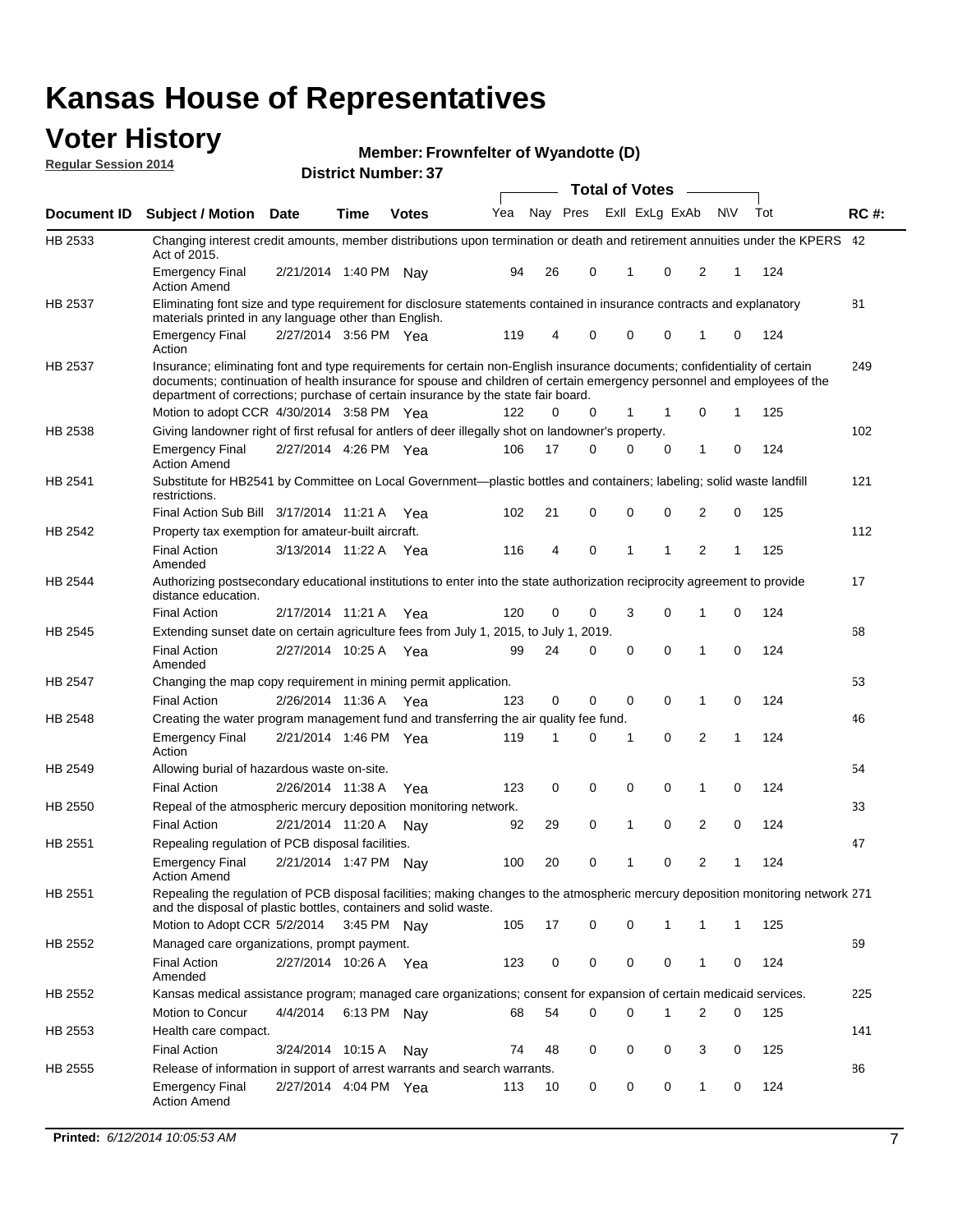### **Voter History**

**Regular Session 2014**

#### **Member: Frownfelter of Wyandotte (D)**

|         |                                                                                                                                                                                                                                                                                                                                                           |                       |             | <b>DISTRICT MAILINGLES</b> |     |          |             |              | <b>Total of Votes</b>      |                |     |     |             |
|---------|-----------------------------------------------------------------------------------------------------------------------------------------------------------------------------------------------------------------------------------------------------------------------------------------------------------------------------------------------------------|-----------------------|-------------|----------------------------|-----|----------|-------------|--------------|----------------------------|----------------|-----|-----|-------------|
|         | Document ID Subject / Motion Date                                                                                                                                                                                                                                                                                                                         |                       | <b>Time</b> | <b>Votes</b>               | Yea |          | Nay Pres    |              | Exll ExLg ExAb             |                | N\V | Tot | <b>RC#:</b> |
| HB 2557 | Changing penalties for certain taxpayers who file incorrect returns under Kansas income tax act.                                                                                                                                                                                                                                                          |                       |             |                            |     |          |             |              |                            |                |     |     | 21          |
|         | <b>Final Action</b><br>Amended                                                                                                                                                                                                                                                                                                                            | 2/19/2014 11:35 A Yea |             |                            | 122 | 0        | 0           |              | 0<br>0                     | $\overline{2}$ | 0   | 124 |             |
| HB 2561 | Licensure of pharmacists and registration of pharmacy interns by board of pharmacy.                                                                                                                                                                                                                                                                       |                       |             |                            |     |          |             |              |                            |                |     |     | 55          |
|         | <b>Final Action</b>                                                                                                                                                                                                                                                                                                                                       | 2/26/2014 11:39 A     |             | Yea                        | 105 | 18       | 0           |              | 0<br>0                     | 1              | 0   | 124 |             |
| HB 2564 | Requiring 60-day wait before re-employment for retirement benefit eligibility.                                                                                                                                                                                                                                                                            |                       |             |                            |     |          |             |              |                            |                |     |     | 43          |
|         | <b>Emergency Final</b><br>Action                                                                                                                                                                                                                                                                                                                          | 2/21/2014 1:41 PM Yea |             |                            | 120 | 0        | 0           | 1            | $\mathbf 0$                | $\overline{2}$ | 1   | 124 |             |
| HB 2566 | Requiring court fee for forensic audio and video examination services.                                                                                                                                                                                                                                                                                    |                       |             |                            |     |          |             |              |                            |                |     |     | 93          |
|         | <b>Emergency Final</b><br>Action                                                                                                                                                                                                                                                                                                                          | 2/27/2014 4:12 PM Yea |             |                            | 123 | 0        | 0           |              | $\mathbf 0$<br>0           | 1              | 0   | 124 |             |
| HB 2568 | Domestic relations; Kansas family law code; child support guidelines.                                                                                                                                                                                                                                                                                     |                       |             |                            |     |          |             |              |                            |                |     |     | 70          |
|         | <b>Final Action</b><br>Amended                                                                                                                                                                                                                                                                                                                            | 2/27/2014 10:27 A Yea |             |                            | 123 | 0        | 0           |              | 0<br>$\mathbf 0$           | 1              | 0   | 124 |             |
| HB 2568 | Domestic relations; Kansas family law code; child support guidelines.                                                                                                                                                                                                                                                                                     |                       |             |                            |     |          |             |              |                            |                |     |     | 268         |
|         | Motion to adopt CCR 5/2/2014                                                                                                                                                                                                                                                                                                                              |                       |             | 3:28 PM Yea                | 123 | 0        | 0           |              | 0<br>1                     | 1              | 0   | 125 |             |
| HB 2576 | Employment security law; creation of "new employer rate."                                                                                                                                                                                                                                                                                                 |                       |             |                            |     |          |             |              |                            |                |     |     | 71          |
|         | <b>Final Action</b><br>Amended                                                                                                                                                                                                                                                                                                                            | 2/27/2014 10:28 A     |             | Yea                        | 123 | 0        | $\mathbf 0$ |              | $\mathbf 0$<br>$\mathbf 0$ | 1              | 0   | 124 |             |
| HB 2576 | Employment security law; creation of "new employer rate."                                                                                                                                                                                                                                                                                                 |                       |             |                            |     |          |             |              |                            |                |     |     | 159         |
|         | Motion to Concur                                                                                                                                                                                                                                                                                                                                          | 3/25/2014 10:47 A     |             | Yea                        | 122 | 0        | 0           | 1            | 0                          | 2              | 0   | 125 |             |
| HB 2577 | Allowing parents to remain anonymous when surrendering an infant under the newborn protection act.                                                                                                                                                                                                                                                        |                       |             |                            |     |          |             |              |                            |                |     |     | 56          |
|         | <b>Final Action</b><br>Amended                                                                                                                                                                                                                                                                                                                            | 2/26/2014 11:41 A     |             | Yea                        | 123 | 0        | 0           | $\mathbf 0$  | 0                          | 1              | 0   | 124 |             |
| HB 2577 | Allowing parents to remain anonymous when surrendering an infant under the newborn protection act.                                                                                                                                                                                                                                                        |                       |             |                            |     |          |             |              |                            |                |     |     | 220         |
|         | <b>Motion to Concur</b>                                                                                                                                                                                                                                                                                                                                   | 4/4/2014              | 11:45 A     | Yea                        | 121 | $\Omega$ | 0           |              | 1                          | 1              | 1   | 125 |             |
| HB 2578 | Certification by chief law enforcement officer for transfer of a firearm when required by federal law.                                                                                                                                                                                                                                                    |                       |             |                            |     |          |             |              |                            |                |     |     | 122         |
|         | <b>Final Action</b><br>Amended                                                                                                                                                                                                                                                                                                                            | 3/17/2014 11:22 A Yea |             |                            | 123 | 0        | 0           | 0            | 0                          | 2              | 0   | 125 |             |
| HB 2578 | Regulating the possession of weapons.                                                                                                                                                                                                                                                                                                                     |                       |             |                            |     |          |             |              |                            |                |     |     | 235         |
|         | Motion to Adopt CCR 4/5/2014 4:40 PM Yea                                                                                                                                                                                                                                                                                                                  |                       |             |                            | 102 | 19       | $\mathbf 0$ |              | $\mathbf 0$<br>0           | 4              | 0   | 125 |             |
| HB 2580 | Specifying the duties of the state fire marshal relating to regional emergency response teams for hazardous materials and<br>search and rescue incidents.                                                                                                                                                                                                 |                       |             |                            |     |          |             |              |                            |                |     |     | 72          |
|         | <b>Final Action</b><br>Amended                                                                                                                                                                                                                                                                                                                            | 2/27/2014 10:29 A     |             | Yea                        | 113 | 10       | 0           | $\mathbf 0$  | $\mathbf 0$                | 1              | 0   | 124 |             |
| HB 2580 | Kansas Real Estate Appraisal Board; licensee fingerprinting and criminal background checks.                                                                                                                                                                                                                                                               |                       |             |                            |     |          |             |              |                            |                |     |     | 272         |
|         | Motion to adopt CCR 5/2/2014                                                                                                                                                                                                                                                                                                                              |                       | 3:49 PM Yea |                            | 115 | 7        | 0           |              | 0<br>1                     | 1              | -1  | 125 |             |
| HB 2582 | Creating an exemption from food establishment licensing for churches.                                                                                                                                                                                                                                                                                     |                       |             |                            |     |          |             |              |                            |                |     |     | 57          |
|         | <b>Final Action</b>                                                                                                                                                                                                                                                                                                                                       | 2/26/2014 11:42 A     |             | Yea                        | 123 | 0        | 0           |              | 0<br>0                     | 1              | 0   | 124 |             |
| HB 2588 | Child in need of care; juvenile offenders; permanent custodians.                                                                                                                                                                                                                                                                                          |                       |             |                            |     |          |             |              |                            |                |     |     | 94          |
|         | <b>Emergency Final</b><br><b>Action Amend</b>                                                                                                                                                                                                                                                                                                             | 2/27/2014 4:14 PM Yea |             |                            | 123 | 0        | 0           |              | 0<br>0                     | 1              | 0   | 124 |             |
| HB 2588 | Senate Substitute for HB 2588 by Committee on Judiciary - Concerning children and minors; relating to children in need of<br>care; placement in juvenile detention facilities; permanent custodians; relating to juvenile offenders; alternative adjudication;<br>youth residential centers and services; risk assessment; sentencing; good time credits. |                       |             |                            |     |          |             |              |                            |                |     |     | 244         |
|         | Motion to adopt CCR 4/30/2014 3:36 PM Yea                                                                                                                                                                                                                                                                                                                 |                       |             |                            | 123 | $\Omega$ | 0           | $\mathbf{1}$ | 1                          | 0              | 0   | 125 |             |
| HB 2591 | Requiring certain audit reports to be filed electronically and to be filed only with the department of administration.                                                                                                                                                                                                                                    |                       |             |                            |     |          |             |              |                            |                |     |     | 58          |
|         | <b>Final Action</b>                                                                                                                                                                                                                                                                                                                                       | 2/26/2014 11:43 A Yea |             |                            | 123 | 0        | 0           |              | 0<br>0                     | 1              | 0   | 124 |             |
| HB 2595 | State fossils; the tylosaurus and the pteranodon.                                                                                                                                                                                                                                                                                                         |                       |             |                            |     |          |             |              |                            |                |     |     | 73          |
|         | <b>Final Action</b><br>Amended                                                                                                                                                                                                                                                                                                                            | 2/27/2014 10:31 A Yea |             |                            | 96  | 27       | 0           |              | 0<br>0                     | 1              | 0   | 124 |             |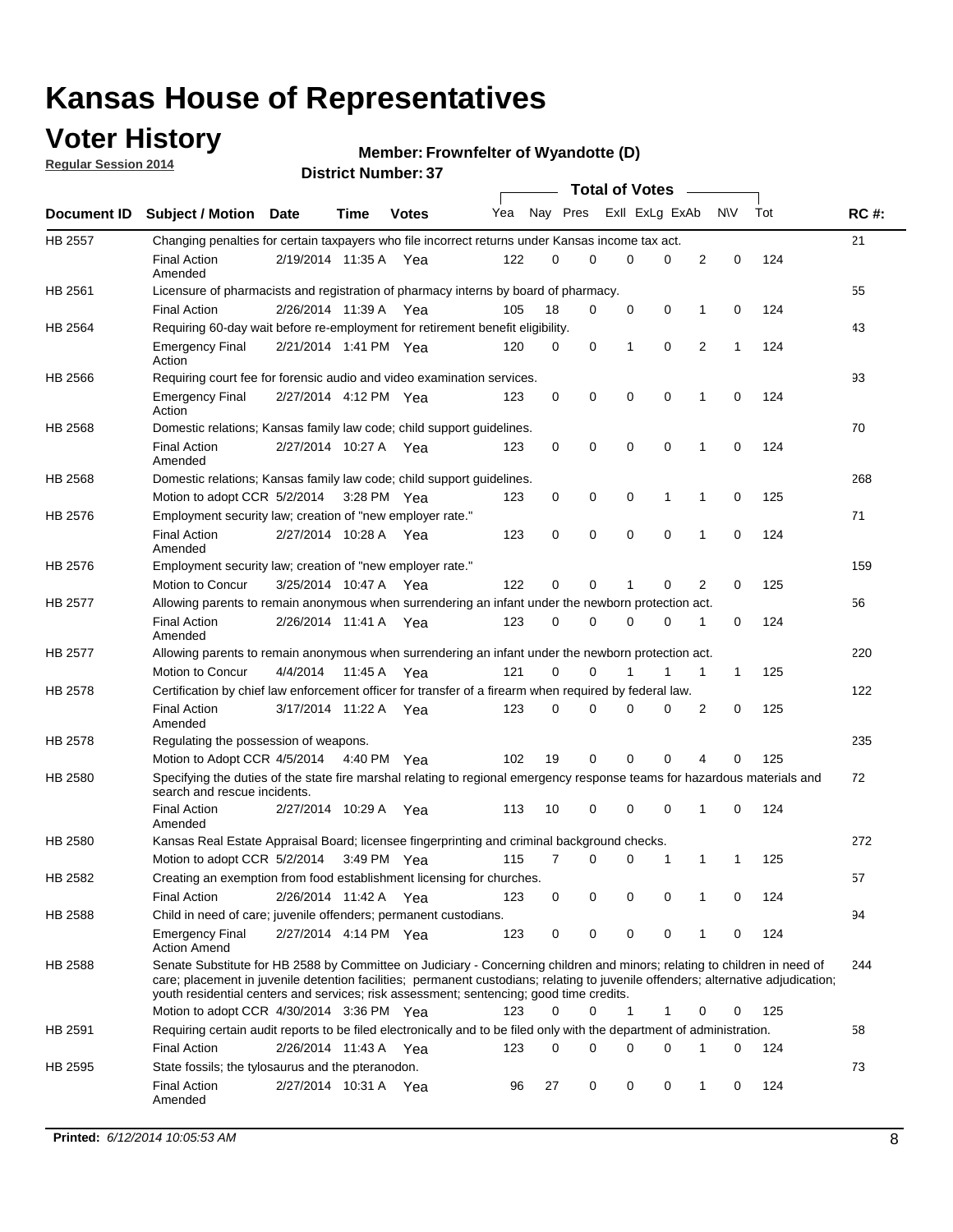### **Voter History**

**Regular Session 2014**

**Member: Frownfelter of Wyandotte (D)** 

|                |                                                                                                                                                                                                                                       |                       | DISTRICT MAILING . 31 |              |     |                |             |                | <b>Total of Votes</b> |   |           |     |             |
|----------------|---------------------------------------------------------------------------------------------------------------------------------------------------------------------------------------------------------------------------------------|-----------------------|-----------------------|--------------|-----|----------------|-------------|----------------|-----------------------|---|-----------|-----|-------------|
| Document ID    | <b>Subject / Motion</b>                                                                                                                                                                                                               | <b>Date</b>           | Time                  | <b>Votes</b> | Yea |                | Nay Pres    |                | Exll ExLg ExAb        |   | <b>NV</b> | Tot | <b>RC#:</b> |
| HB 2596        | Computation of retirement benefits when a state officer or employee is placed on furlough or has reduction in compensation.                                                                                                           |                       |                       |              |     |                |             |                |                       |   |           |     | 74          |
|                | <b>Final Action</b>                                                                                                                                                                                                                   | 2/27/2014 10:33 A     |                       | Yea          | 123 | 0              | $\Omega$    | 0              | $\Omega$              |   | 0         | 124 |             |
| HB 2596        | Computation of retirement benefits when a state officer or employee is placed on furlough or has reduction in<br>compensation.                                                                                                        |                       |                       |              |     |                |             |                |                       |   |           |     | 246         |
|                | Motion to adopt CCR 4/30/2014 3:45 PM Yea                                                                                                                                                                                             |                       |                       |              | 123 | 0              | 0           | 1              | 1                     | 0 | 0         | 125 |             |
| <b>HB 2597</b> | Municipal recycling services                                                                                                                                                                                                          |                       |                       |              |     |                |             |                |                       |   |           |     | 97          |
|                | <b>Emergency Final</b><br><b>Action Amend</b>                                                                                                                                                                                         | 2/27/2014 4:20 PM Yea |                       |              | 105 | 18             | $\mathbf 0$ | $\mathbf 0$    | $\mathbf 0$           | 1 | 0         | 124 |             |
| HB 2599        | Authorizing the secretary of state to grant an easement to the unified government of Wyandotte county.                                                                                                                                |                       |                       |              |     |                |             |                |                       |   |           |     | 22          |
|                | <b>Final Action</b>                                                                                                                                                                                                                   | 2/19/2014 11:37 A     |                       | Yea          | 120 | $\overline{2}$ | $\mathbf 0$ | 0              | $\Omega$              | 2 | 0         | 124 |             |
| HB 2599        | Authorizing the secretary of state to grant an easement to the unified government of Wyandotte county.                                                                                                                                |                       |                       |              |     |                |             |                |                       |   |           |     | 118         |
|                | Motion to Concur                                                                                                                                                                                                                      | 3/14/2014 11:25 A     |                       | Yea          | 118 | $\Omega$       | 0           | $\overline{2}$ | 1                     | 4 | 0         | 125 |             |
| HB 2602        | Increasing the percentage of unclassified employees allowed to be employed by KPERS from 25% to 50%.                                                                                                                                  |                       |                       |              |     |                |             |                |                       |   |           |     | 44          |
|                | <b>Emergency Final</b><br>Action                                                                                                                                                                                                      | 2/21/2014 1:43 PM Yea |                       |              | 107 | 13             | 0           | 1              | $\Omega$              | 2 | 1         | 124 |             |
| HB 2602        | Increasing the percentage of unclassified employees allowed to be employed by KPERS from 25% to 50%.                                                                                                                                  |                       |                       |              |     |                |             |                |                       |   |           |     | 195         |
|                | Motion to Concur                                                                                                                                                                                                                      | 4/1/2014              | 10:57 A Yea           |              | 108 | 15             | 0           | 1              | 0                     | 1 | 0         | 125 |             |
| HB 2609        | Practice of pharmacy; filling and refilling of prescriptions.                                                                                                                                                                         |                       |                       |              |     |                |             |                |                       |   |           |     | 105         |
|                | <b>Emergency Final</b><br><b>Action Amend</b>                                                                                                                                                                                         | 2/27/2014 4:29 PM Yea |                       |              | 123 | 0              | $\mathbf 0$ | $\mathbf 0$    | $\Omega$              | 1 | 0         | 124 |             |
| HB 2611        | Conduct of dental offices.                                                                                                                                                                                                            |                       |                       |              |     |                |             |                |                       |   |           |     | 83          |
|                | <b>Emergency Final</b><br>Action                                                                                                                                                                                                      | 2/27/2014 3:59 PM Yea |                       |              | 123 | 0              | $\mathbf 0$ | $\mathbf 0$    | $\mathbf 0$           | 1 | 0         | 124 |             |
| HB 2612        | Relating to district judge and district magistrate judge vacancies.                                                                                                                                                                   |                       |                       |              |     |                |             |                |                       |   |           |     | 75          |
|                | <b>Final Action</b><br>Amended                                                                                                                                                                                                        | 2/27/2014 10:34 A     |                       | Nav          | 106 | 17             | 0           | $\mathbf 0$    | $\mathbf 0$           | 1 | 0         | 124 |             |
| HB 2613        | Relating to the issuance of stillbirth and unborn child's death certificates.                                                                                                                                                         |                       |                       |              |     |                |             |                |                       |   |           |     | 103         |
|                | <b>Emergency Final</b><br><b>Action Amend</b>                                                                                                                                                                                         | 2/27/2014 4:27 PM Yea |                       |              | 122 | 1              | 0           | $\mathbf 0$    | $\Omega$              | 1 | 0         | 124 |             |
| HB 2615        | Substitute for HB 2615 by Committee on Commerce, Labor and Economic Development - Workers compensation assigned<br>risk pool.                                                                                                         |                       |                       |              |     |                |             |                |                       |   |           |     | 185         |
|                | EFA Sub Bill<br>Amended                                                                                                                                                                                                               | 3/26/2014 3:42 PM Yea |                       |              | 98  | 25             | 0           | 1              | $\mathbf 0$           | 1 | 0         | 125 |             |
| HB 2616        | Secretary of labor; explore agreement to allow state of Kansas to enforce OSHA standards.                                                                                                                                             |                       |                       |              |     |                |             |                |                       |   |           |     | 92          |
|                | <b>Emergency Final</b><br>Action                                                                                                                                                                                                      | 2/27/2014 4:11 PM Nay |                       |              | 93  | 30             | 0           | 0              | 0                     | 1 | 0         | 124 |             |
| HB 2616        | Senate Substitute for HB 2616 by Committee on Commerce - Secretary of labor directed to study state enforcement of OSHA 261<br>standards.                                                                                             |                       |                       |              |     |                |             |                |                       |   |           |     |             |
|                | Motion to Concur                                                                                                                                                                                                                      | 5/2/2014              | 11:47 A Nay           |              | 94  | 30             | 0           | 0              | 1                     | 0 | 0         | 125 |             |
| HB 2633        | Substitute for HB 2633 by Committee on Corrections and Juvenile Justice - Juvenile offenders; youth residential centers and<br>services; risk assessment; raising the age for prosecution as an adult; sentencing; good time credits. |                       |                       |              |     |                |             |                |                       |   |           |     | 106         |
|                | EFA Sub Bill<br>Amended                                                                                                                                                                                                               | 2/27/2014 4:31 PM Yea |                       |              | 122 | 1              | 0           | $\Omega$       | 0                     | 1 | 0         | 124 |             |
| HB 2636        | Secretary of health and environment and air quality standards.                                                                                                                                                                        |                       |                       |              |     |                |             |                |                       |   |           |     | 45          |
|                | <b>Emergency Final</b><br><b>Action Amend</b>                                                                                                                                                                                         | 2/21/2014 1:44 PM Nav |                       |              | 89  | 31             | 0           | 1              | 0                     | 2 | 1         | 124 |             |
| HB 2636        | Secretary of health and environment and air quality standards.                                                                                                                                                                        |                       |                       |              |     |                |             |                |                       |   |           |     | 212         |
|                | Sub motion to concur 4/3/2014                                                                                                                                                                                                         |                       | 7:20 PM Yea           |              | 121 | 3              | 0           | 0              | 0                     |   | 0         | 125 |             |
| HB 2642        | Income tax deduction for net gain on the sale of certain horses, cattle or livestock; income tax credit for expenditures to make 131<br>dwelling or facility accessible for persons with a disability.                                |                       |                       |              |     |                |             |                |                       |   |           |     |             |
|                | <b>Final Action</b><br>Amended                                                                                                                                                                                                        | 3/20/2014 11:17 A Yea |                       |              | 123 | 0              | 0           | 0              | 1                     | 1 | 0         | 125 |             |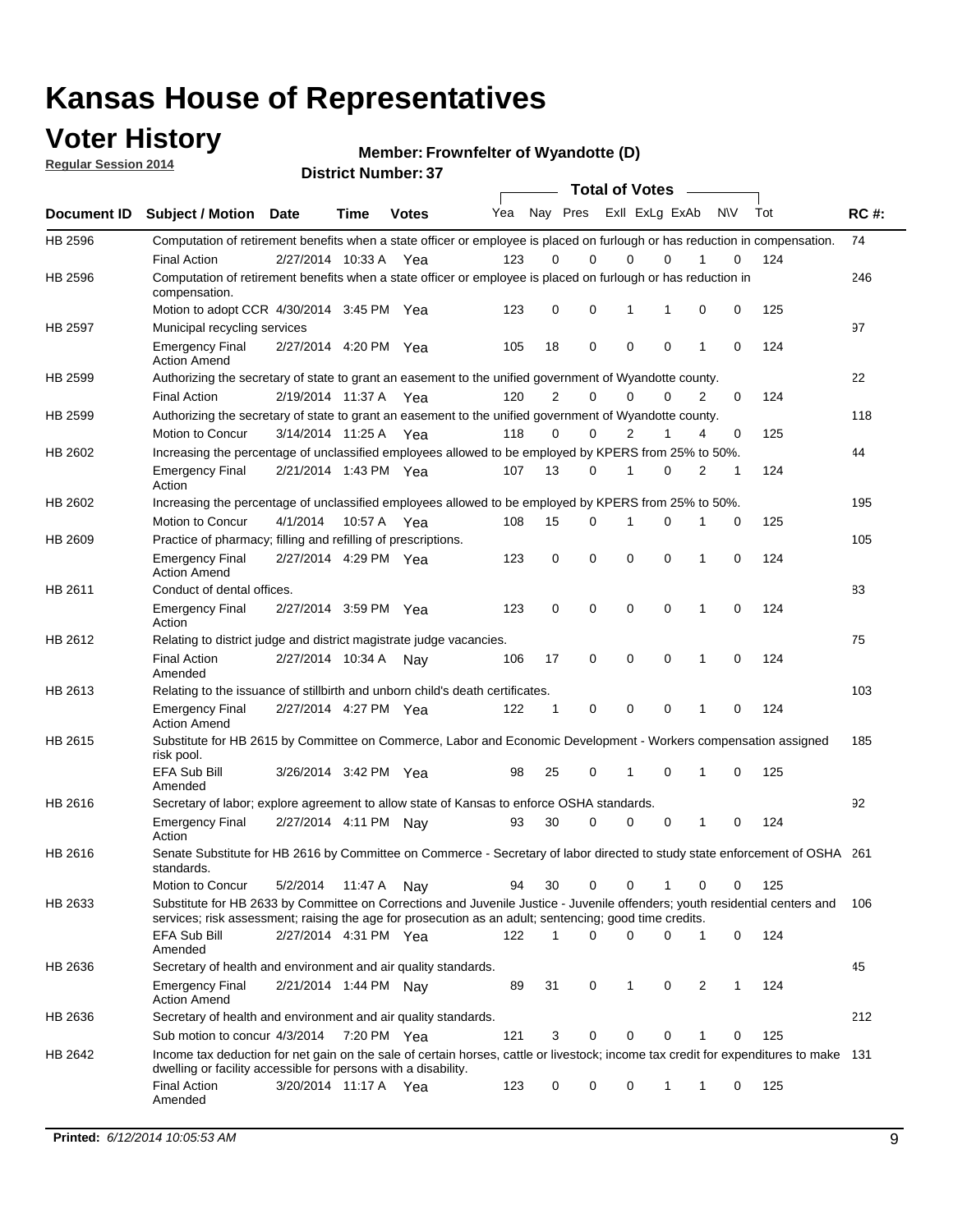### **Voter History Manufact 10**

|                             |                                                                                                                                                                                                                                                                                                                                                                                                                               |                       |             |                            | Member: Frownfelter of Wyandotte (D) |          |             |                       |             |              |           |     |             |
|-----------------------------|-------------------------------------------------------------------------------------------------------------------------------------------------------------------------------------------------------------------------------------------------------------------------------------------------------------------------------------------------------------------------------------------------------------------------------|-----------------------|-------------|----------------------------|--------------------------------------|----------|-------------|-----------------------|-------------|--------------|-----------|-----|-------------|
| <b>Reqular Session 2014</b> |                                                                                                                                                                                                                                                                                                                                                                                                                               |                       |             | <b>District Number: 37</b> |                                      |          |             |                       |             |              |           |     |             |
|                             |                                                                                                                                                                                                                                                                                                                                                                                                                               |                       |             |                            |                                      |          |             | <b>Total of Votes</b> |             |              |           |     |             |
| <b>Document ID</b>          | <b>Subject / Motion</b>                                                                                                                                                                                                                                                                                                                                                                                                       | Date                  | Time        | <b>Votes</b>               | Yea                                  |          | Nay Pres    | Exll ExLg ExAb        |             |              | <b>NV</b> | Tot | <b>RC#:</b> |
| HB 2643                     | Property tax; classification of commercial and industrial machinery and equipment as personal property; reclassification of<br>property upon termination of IRB tax exemption; use of independent appraisers to appraiser certain                                                                                                                                                                                             |                       |             |                            |                                      |          |             |                       |             |              |           |     | 164         |
|                             | <b>Final Action</b><br>Amended                                                                                                                                                                                                                                                                                                                                                                                                | 3/26/2014 10:56 A Yea |             |                            | 123                                  | $\Omega$ | 0           |                       | $\mathbf 0$ | 1            | 0         | 125 |             |
| HB 2643                     | Property tax; classification of commercial and industrial machinery and equipment as personal property; reclassification of<br>property upon termination of IRB tax exemption; use of independent appraisers to appraiser certain complex property; motor<br>vehicles, members of military; mortgage registration tax phase out and replacement with fees; county clerk technology fund;<br>county treasurer technology fund. |                       |             |                            |                                      |          |             |                       |             |              |           |     | 274         |
|                             | Motion to Concur                                                                                                                                                                                                                                                                                                                                                                                                              | 5/2/2014              | 5:12 PM Nay |                            | 16                                   | 108      | 0           | $^{(1)}$              | 0           |              | 0         | 125 |             |
| HB 2643                     | Property tax; classification of commercial and industrial machinery and equipment as personal property; reclassification of<br>property upon termination of IRB tax exemption; use of independent appraisers to appraiser certain complex property; motor<br>vehicles, members of military; mortgage registration tax phase out and replacement with fees; county clerk technology fund;<br>county treasurer technology fund. |                       |             |                            |                                      |          |             |                       |             |              |           |     | 286         |
|                             | Motion to adopt CCR 5/3/2014                                                                                                                                                                                                                                                                                                                                                                                                  |                       | 1:53 AM Nay |                            | 70                                   | 53       | 0           | 0                     | 0           | 1            | 1         | 125 |             |
| HB 2648                     | Property tax exemption for levees.                                                                                                                                                                                                                                                                                                                                                                                            |                       |             |                            |                                      |          |             |                       | 0           | 1            | 0         |     | 100         |
|                             | <b>Emergency Final</b><br><b>Action Amend</b>                                                                                                                                                                                                                                                                                                                                                                                 | 2/27/2014 4:23 PM Yea |             |                            | 100                                  | 23       | 0           | 0                     |             |              |           | 124 |             |
| HB 2651                     | County law library.                                                                                                                                                                                                                                                                                                                                                                                                           |                       |             |                            |                                      |          |             |                       |             |              |           |     | 76          |
|                             | <b>Final Action</b><br>Amended                                                                                                                                                                                                                                                                                                                                                                                                | 2/27/2014 10:38 A     |             | Yea                        | 82                                   | 41       | 0           | 0                     | $\mathbf 0$ | 1            | 0         | 124 |             |
| HB 2655                     | Allowing veterans with PTSD to seek mental health treatment upon certain convictions.                                                                                                                                                                                                                                                                                                                                         |                       |             |                            |                                      |          |             |                       |             |              |           |     | 77          |
|                             | <b>Final Action</b><br>Amended                                                                                                                                                                                                                                                                                                                                                                                                | 2/27/2014 10:40 A     |             | Yea                        | 123                                  | 0        | $\mathbf 0$ | $\mathbf 0$           | 0           | 1            | 0         | 124 |             |
| HB 2655                     | Senate Substitute for HB 2655 by Committee on Judiciary - Allowing veterans with PTSD to seek mental health treatment<br>upon certain convictions; also amending the crimes of interference with law enforcement and giving a false alarm.                                                                                                                                                                                    |                       |             |                            |                                      |          |             |                       |             |              |           |     | 224         |
|                             | Motion to Concur                                                                                                                                                                                                                                                                                                                                                                                                              | 4/4/2014              | 5:42 PM Yea |                            | 122                                  | 0        | 0           | U                     |             | 2            | 0         | 125 |             |
| HB 2656                     | Authorizing the state of Kansas to pay the death gratuity benefit to the designated survivor of a Kansas service member during 48<br>a federal government shutdown and providing for reimbursement to the state                                                                                                                                                                                                               |                       |             |                            |                                      |          |             |                       |             |              |           |     |             |
|                             | <b>Final Action</b>                                                                                                                                                                                                                                                                                                                                                                                                           | 2/26/2014 11:27 A Yea |             |                            | 123                                  | 0        | $\mathbf 0$ | 0                     | $\mathbf 0$ |              | 0         | 124 |             |
| HB 2661                     | Substitute for HB 2661 by Committee on Energy and Environment - Siting of electric transmission lines; notice and hearing<br>requirements.                                                                                                                                                                                                                                                                                    |                       |             |                            |                                      |          |             |                       |             |              |           |     | 181         |
|                             | <b>EFA Sub Bill</b>                                                                                                                                                                                                                                                                                                                                                                                                           | 3/26/2014 3:37 PM Yea |             |                            | 119                                  | 4        | 0           |                       | 0           | 1            | 0         | 125 |             |
| HB 2662                     | Expungment of driving under the influence convictions.                                                                                                                                                                                                                                                                                                                                                                        |                       |             |                            |                                      |          |             |                       |             |              |           |     | 116         |
|                             | <b>Final Action</b><br>Amended                                                                                                                                                                                                                                                                                                                                                                                                | 3/14/2014 11:22 A     |             | Yea                        | 87                                   | 31       | 0           | 2                     | 1           | 4            | 0         | 125 |             |
| HB 2668                     | Health insurance for qualified professional associations.                                                                                                                                                                                                                                                                                                                                                                     |                       |             |                            |                                      |          |             |                       |             |              |           |     | 34          |
|                             | <b>Final Action</b><br>Amended                                                                                                                                                                                                                                                                                                                                                                                                | 2/21/2014 11:21 A Yea |             |                            | 114                                  | 7        | $\mathbf 0$ | 1                     | 0           | 2            | 0         | 124 |             |
| HB 2668                     | Predetermination of health insurance benefits                                                                                                                                                                                                                                                                                                                                                                                 |                       |             |                            |                                      |          |             |                       |             |              |           |     | 262         |
|                             | Motion to Concur                                                                                                                                                                                                                                                                                                                                                                                                              | 5/2/2014              | 12:05 P Yea |                            | 97                                   | 27       | 0           | 0                     | 1           | 0            | 0         | 125 |             |
| HB 2669                     | State civil service board; transferred from the department of administration to the office of administrative hearings.                                                                                                                                                                                                                                                                                                        |                       |             |                            |                                      |          |             |                       |             |              |           |     | 87          |
|                             | <b>Emergency Final</b><br>Action                                                                                                                                                                                                                                                                                                                                                                                              | 2/27/2014 4:05 PM Yea |             |                            | 110                                  | 13       | 0           | 0                     | 0           | 1            | 0         | 124 |             |
| HB 2673                     | Kansas healing arts act; physician assistant licensure act.                                                                                                                                                                                                                                                                                                                                                                   |                       |             |                            |                                      |          |             |                       |             |              |           |     | 91          |
|                             | <b>Emergency Final</b><br><b>Action Amend</b>                                                                                                                                                                                                                                                                                                                                                                                 | 2/27/2014 4:10 PM Yea |             |                            | 105                                  | 18       | 0           | 0                     | 0           | $\mathbf{1}$ | 0         | 124 |             |
| HB 2673                     | Board of healing arts functions and duties, physician assistants licensure act and podiatry act.                                                                                                                                                                                                                                                                                                                              |                       |             |                            |                                      |          |             |                       |             |              |           |     | 270         |
|                             | Motion to adopt CCR 5/2/2014                                                                                                                                                                                                                                                                                                                                                                                                  |                       | 3:39 PM Yea |                            | 111                                  | 11       | 0           | 0                     | 1           | 1            | 1         | 125 |             |
| HB 2675                     | Relating to procurement negotiating committees; certified businesses.                                                                                                                                                                                                                                                                                                                                                         |                       |             |                            |                                      |          |             |                       |             |              |           |     | 165         |
|                             | <b>Final Action</b><br>Amended                                                                                                                                                                                                                                                                                                                                                                                                | 3/26/2014 10:57 A     |             | Yea                        | 123                                  | 0        | 0           | 1                     | 0           | 1            | 0         | 125 |             |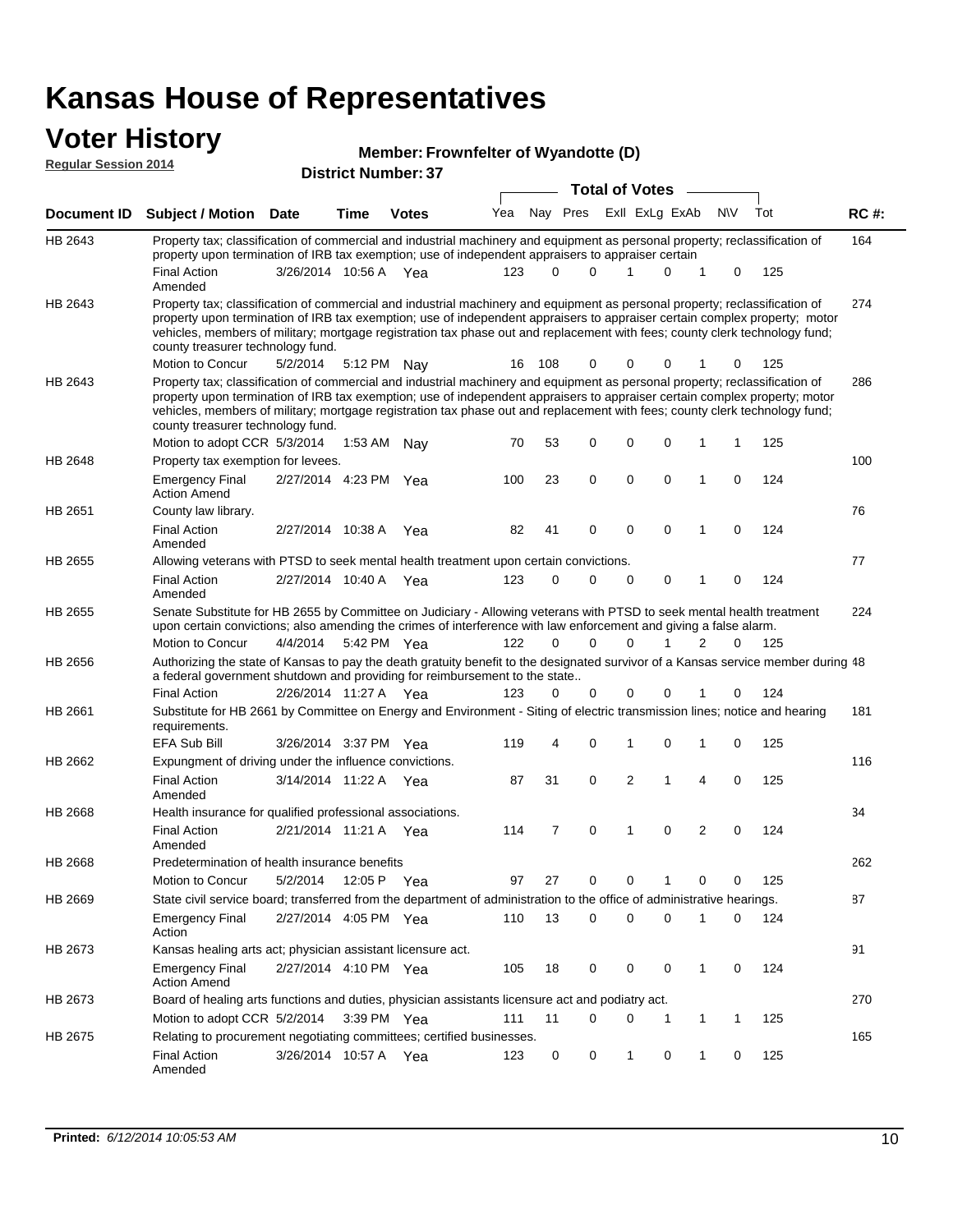#### **Voter History Regular Session 2014**

**Member: Frownfelter of Wyandotte (D)** 

| noguidi ocoololi 4014 |                                                                                                                                                                                                                                                                                               |                       |                       | <b>District Number: 37</b> |     |    |                         |                       |              |                   |     |             |
|-----------------------|-----------------------------------------------------------------------------------------------------------------------------------------------------------------------------------------------------------------------------------------------------------------------------------------------|-----------------------|-----------------------|----------------------------|-----|----|-------------------------|-----------------------|--------------|-------------------|-----|-------------|
|                       |                                                                                                                                                                                                                                                                                               |                       |                       |                            |     |    |                         | <b>Total of Votes</b> |              |                   |     |             |
| <b>Document ID</b>    | <b>Subject / Motion Date</b>                                                                                                                                                                                                                                                                  |                       | <b>Time</b>           | <b>Votes</b>               | Yea |    | Nay Pres ExII ExLg ExAb |                       |              | N\V               | Tot | <b>RC#:</b> |
| HB 2681               | Substitute for HB2681 by Committee on Veterans, Military, and Homeland Security--Abolishing the Kansas commission on<br>veterans affairs; creating the Kansas commission on veterans affairs office within the executive branch of government.<br>Final Action Sub Bill 3/20/2014 11:18 A Yea |                       |                       |                            | 123 | 0  | $\Omega$                | 0                     | 1            | 1<br>0            | 125 | 132         |
| HB 2681               | Substitute for HB2681 by Committee on Veterans, Military, and Homeland Security - Abolishing the Kansas commission on                                                                                                                                                                         |                       |                       |                            |     |    |                         |                       |              |                   |     | 219         |
|                       | veterans affairs; creating the Kansas commission on veterans affairs office within the executive branch of government.                                                                                                                                                                        |                       |                       |                            |     |    |                         |                       |              |                   |     |             |
|                       | Motion to Concur                                                                                                                                                                                                                                                                              | 4/4/2014              | 11:41 A               | Yea                        | 122 | 0  | $\Omega$                | 1                     | 1            | 0<br>1            | 125 |             |
| HB 2684               | Allocating moneys from driver's license fees to the judicial branch nonjudicial salary adjustment fund.                                                                                                                                                                                       |                       |                       |                            |     |    |                         |                       |              |                   |     | 78          |
|                       | <b>Final Action</b>                                                                                                                                                                                                                                                                           | 2/27/2014 10:41 A Yea |                       |                            | 93  | 30 | $\Omega$                | 0                     | 0            | 1<br>0            | 124 |             |
| HB 2687               | Unclaimed property act and hearings.                                                                                                                                                                                                                                                          |                       |                       |                            |     |    |                         |                       |              |                   |     | 59          |
|                       | <b>Final Action</b>                                                                                                                                                                                                                                                                           |                       | 2/26/2014 11:44 A     | Yea                        | 119 | 4  | $\mathbf 0$             | 0                     | 0            | 0<br>1            | 124 |             |
| <b>HB 2687</b>        | Unclaimed property act and hearings.                                                                                                                                                                                                                                                          |                       |                       |                            |     |    |                         |                       |              |                   |     | 251         |
|                       | Motion to Concur                                                                                                                                                                                                                                                                              | 5/1/2014              |                       | 1:56 PM Yea                | 125 | 0  | $\mathbf 0$             | 0                     | 0            | 0<br>0            | 125 |             |
| <b>HB 2689</b>        | Amending which convictions are counted for driving while license canceled, suspended or revoked.                                                                                                                                                                                              |                       |                       |                            |     |    |                         |                       |              |                   |     | 231         |
|                       | <b>Final Action</b><br>Amended                                                                                                                                                                                                                                                                | 4/5/2014              | 10:23 A               | Yea                        | 121 | 0  | 0                       | 0                     | 0            | 4<br>0            | 125 |             |
| HB 2693               | Providing for testing by community colleges for commercial driver's licenses and allowing temporary commercial driver's<br>license holders the ability to drive class A commercial vehicles.                                                                                                  |                       |                       |                            |     |    |                         |                       |              |                   |     | 104         |
|                       | <b>Emergency Final</b><br><b>Action Amend</b>                                                                                                                                                                                                                                                 | 2/27/2014 4:28 PM Yea |                       |                            | 123 | 0  | 0                       | 0                     | 0            | 0<br>1            | 124 |             |
| HB 2693               | Senate Substitute for HB 2693 by Committee on Transportation - Providing for testing by community colleges for commercial<br>driver's licenses; entities serving as driver's licenses examiners.                                                                                              |                       |                       |                            |     |    |                         |                       |              |                   |     | 255         |
|                       | Motion to adopt CCR 5/1/2014                                                                                                                                                                                                                                                                  |                       |                       | 4:42 PM Yea                | 125 | 0  | $\Omega$                | 0                     | 0            | 0<br>0            | 125 |             |
| HB 2715               | Farm machinery and equipment annual highway permits, commercial drivers' license.                                                                                                                                                                                                             |                       |                       |                            |     |    |                         |                       |              |                   |     | 98          |
|                       | <b>Emergency Final</b><br><b>Action Amend</b>                                                                                                                                                                                                                                                 |                       | 2/27/2014 4:21 PM Yea |                            | 123 | 0  | $\Omega$                | 0                     | 0            | 0<br>1            | 124 |             |
| HB 2717               | Registration of operators of assisted living, residential health care, home plus or adult day care facilities.                                                                                                                                                                                |                       |                       |                            |     |    |                         |                       |              |                   |     | 175         |
|                       | <b>Emergency Final</b><br><b>Action Amend</b>                                                                                                                                                                                                                                                 |                       | 3/26/2014 3:29 PM Yea |                            | 114 | 9  | $\Omega$                |                       | 0            | 1<br>0            | 125 |             |
| HB 2721               | Substitute for Substitute for HB 2721 by Committee on Commerce, Labor and Economic Development †Enacting the<br>business entity standard treatment act.                                                                                                                                       |                       |                       |                            |     |    |                         |                       |              |                   |     | 117         |
|                       | Final Action Sub Bill 3/14/2014 11:23 A Yea                                                                                                                                                                                                                                                   |                       |                       |                            | 118 | 0  | 0                       | 2                     | 1            | 0<br>4            | 125 |             |
| HB 2721               | Substitute for Substitute for HB 2721 by Committee on Commerce, Labor and Economic Development - Enacting the business 273<br>entity standard treatment act.                                                                                                                                  |                       |                       |                            |     |    |                         |                       |              |                   |     |             |
|                       | Motion to Concur                                                                                                                                                                                                                                                                              | 5/2/2014              |                       | 3:59 PM Yea                | 122 | 0  | 0                       | 0                     | 1            | 1<br>1            | 125 |             |
| <b>HB 2724</b>        | Uniform commercial driver's license act; definition of tank vehicle.                                                                                                                                                                                                                          |                       |                       |                            |     |    |                         |                       |              |                   |     | 99          |
|                       | <b>Emergency Final</b><br>Action                                                                                                                                                                                                                                                              | 2/27/2014 4:22 PM Yea |                       |                            | 122 | 1  | 0                       | 0                     | 0            | 1<br>0            | 124 |             |
| HB 2727               | Expiration of license plates and placards for individuals with disability.                                                                                                                                                                                                                    |                       |                       |                            |     |    |                         |                       |              |                   |     | 88          |
|                       | <b>Emergency Final</b><br>Action                                                                                                                                                                                                                                                              |                       | 2/27/2014 4:06 PM Yea |                            | 123 | 0  | 0                       | 0                     | 0            | 1<br>0            | 124 |             |
| HB 2728               | Permits for the operation of salvage vehicles no longer required to be prepared in triplicate.                                                                                                                                                                                                |                       |                       |                            |     |    |                         |                       |              |                   |     | 89          |
|                       | <b>Emergency Final</b><br>Action                                                                                                                                                                                                                                                              | 2/27/2014 4:07 PM Yea |                       |                            | 122 | 1  | 0                       | $\Omega$              | 0            | 0<br>1            | 124 |             |
| HB 2728               | Permits for the operation of salvage vehicles no longer required to be prepared in triplicate.                                                                                                                                                                                                |                       |                       |                            |     |    |                         |                       |              |                   |     | 192         |
|                       | Motion to Concur                                                                                                                                                                                                                                                                              |                       | 3/31/2014 11:43 A Yea |                            | 122 | 0  | 0                       | 1                     | 0            | 2<br>0            | 125 |             |
| HB 2732               | Sales tax authority for Rooks county for constructing or remodeling a jail facility.                                                                                                                                                                                                          |                       |                       |                            |     |    |                         |                       |              |                   |     | 232         |
|                       | <b>Final Action</b>                                                                                                                                                                                                                                                                           | 4/5/2014              |                       | 10:24 A Yea                | 121 | 0  | 0                       | 0                     | 0            | 0<br>4            | 125 |             |
| HB 2744               | Insurance; coverage for autism spectrum disorder.                                                                                                                                                                                                                                             |                       |                       |                            |     |    |                         |                       |              |                   |     | 137         |
|                       | <b>Final Action</b><br>Amended                                                                                                                                                                                                                                                                |                       |                       | 3/21/2014 10:14 A Yea      | 114 | 3  | 0                       | 0                     | $\mathbf{1}$ | 6<br>$\mathbf{1}$ | 125 |             |
| HB 2745               | Tax lien on property voluntarily transferred.                                                                                                                                                                                                                                                 |                       |                       |                            |     |    |                         |                       |              |                   |     | 166         |
|                       | <b>Final Action</b>                                                                                                                                                                                                                                                                           |                       | 3/26/2014 10:58 A     | Yea                        | 123 | 0  | 0                       | $\mathbf{1}$          | 0            | 1<br>0            | 125 |             |
|                       |                                                                                                                                                                                                                                                                                               |                       |                       |                            |     |    |                         |                       |              |                   |     |             |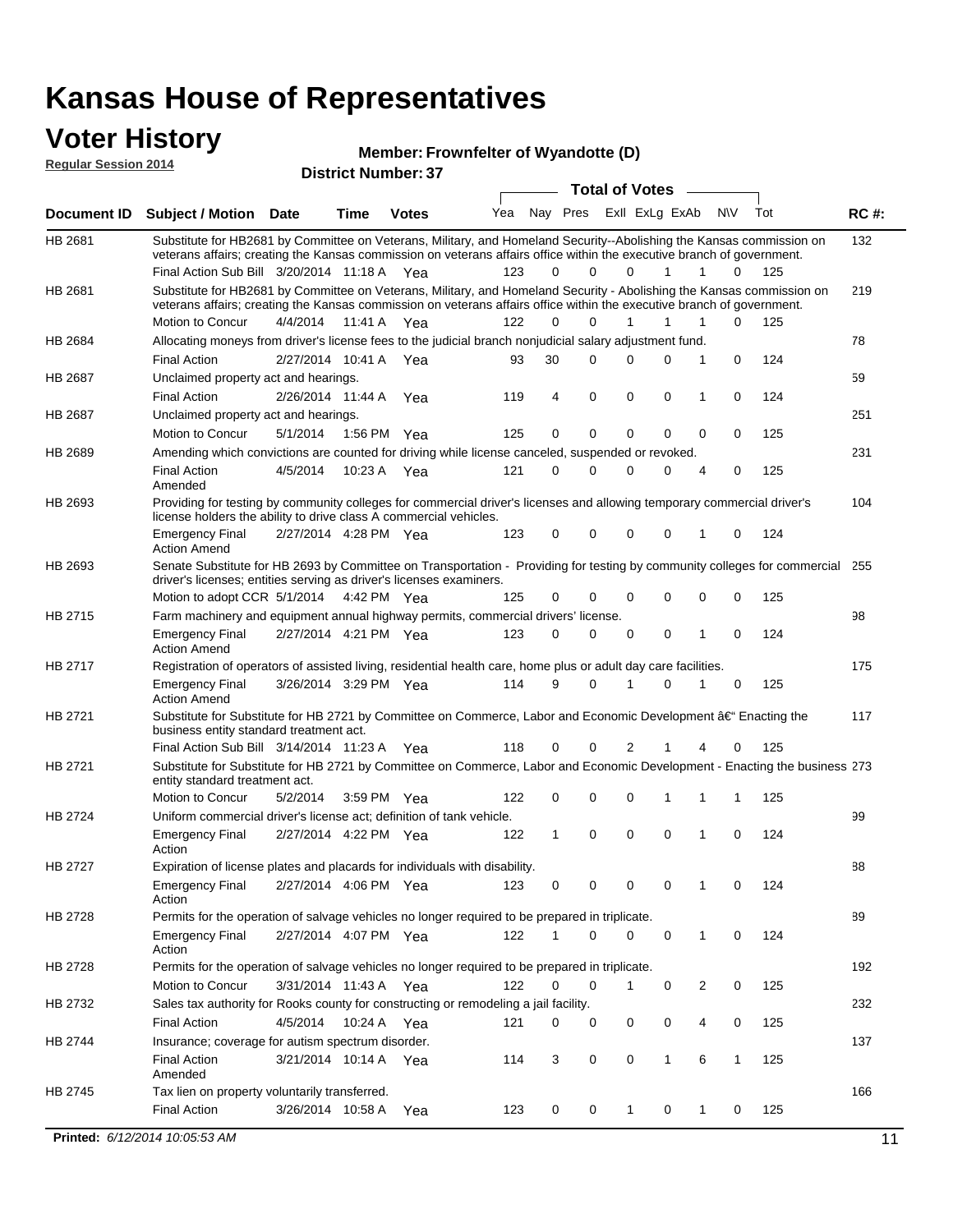## **Voter History**

**Regular Session 2014**

#### **Member: Frownfelter of Wyandotte (D)**

|                    |                                                                                                                                                                                                                                      |                       | <b>Total of Votes</b> |              |     |             |          |   |                |              |             |     |             |
|--------------------|--------------------------------------------------------------------------------------------------------------------------------------------------------------------------------------------------------------------------------------|-----------------------|-----------------------|--------------|-----|-------------|----------|---|----------------|--------------|-------------|-----|-------------|
| <b>Document ID</b> | <b>Subject / Motion</b>                                                                                                                                                                                                              | <b>Date</b>           | Time                  | <b>Votes</b> | Yea | Nay Pres    |          |   | Exll ExLg ExAb |              | <b>NV</b>   | Tot | <b>RC#:</b> |
| HB 2755            | Repealing the sunset on the Kansas taxpayer transparency act.                                                                                                                                                                        |                       |                       |              |     |             |          |   |                |              |             |     | 140         |
|                    | <b>Final Action</b>                                                                                                                                                                                                                  | 3/24/2014 10:13 A     |                       | Yea          | 122 | 0           | 0        | 0 | 0              | 3            | 0           | 125 |             |
| HB 2767            | State child death review board.                                                                                                                                                                                                      |                       |                       |              |     |             |          |   |                |              |             |     | 167         |
|                    | <b>Final Action</b><br>Amended                                                                                                                                                                                                       | 3/26/2014 10:59 A     |                       | Yea          | 123 | 0           | 0        | 1 | 0              | 1            | 0           | 125 |             |
| <b>HCR 5029</b>    | Urging the Kansas bureau of investigation to establish a blue alert system for the state of Kansas.                                                                                                                                  |                       |                       |              |     |             |          |   |                |              |             |     | 95          |
|                    | <b>Emergency Final</b><br><b>Action Amend</b>                                                                                                                                                                                        | 2/27/2014 4:15 PM Yea |                       |              | 121 | 2           | 0        | 0 | 0              | 1            | 0           | 124 |             |
| <b>HCR 5031</b>    | Urging Congress to provide for the prompt payment of disability compensation to U.S. Veterans.                                                                                                                                       |                       |                       |              |     |             |          |   |                |              |             |     | 125         |
|                    | <b>Final Action</b>                                                                                                                                                                                                                  | 3/19/2014 11:21 A Yea |                       |              | 122 | $\Omega$    | 0        | 0 | 1              | 2            | 0           | 125 |             |
| HR 6049            | Resolution encouraging the creation of a Kansas plan for comprehensive treatment of chronic obstruction pulmonary<br>disease.                                                                                                        |                       |                       |              |     |             |          |   |                |              |             |     | 109         |
|                    | <b>Emergency Final</b><br><b>Action Amend</b>                                                                                                                                                                                        | 3/6/2014              | 11:24 A               | Yea          | 120 | 0           | 0        | 2 | 1              | 2            | $\mathbf 0$ | 125 |             |
| HR 6063            | Urging the President to extend the qualifications for the Women's Army Corps Service Medal.                                                                                                                                          |                       |                       |              |     |             |          |   |                |              |             |     | 143         |
|                    | <b>Final Action</b>                                                                                                                                                                                                                  | 3/25/2014 10:11 A Yea |                       |              | 123 | $\Omega$    | $\Omega$ | 1 | $\Omega$       | $\mathbf{1}$ | 0           | 125 |             |
| SB 40              | House Substitute for SB 40 by Committee on Corrections and Juvenile Justice †Secretary of corrections; including juvenile<br>offenders in the prison made goods act; authorizing use of correctional industries funds for payment of |                       |                       |              |     |             |          |   |                |              |             |     | 123         |
|                    | Final Action Sub Bill 3/17/2014 11:23 A Yea                                                                                                                                                                                          |                       |                       |              | 123 | 0           | 0        | 0 | 0              | 2            | 0           | 125 |             |
| SB 54              | Medical assistance recovery program; rules and regulations.                                                                                                                                                                          |                       |                       |              |     |             |          |   |                |              |             |     | 174         |
|                    | <b>Emergency Final</b><br><b>Action Amend</b>                                                                                                                                                                                        | 3/26/2014 3:28 PM Yea |                       |              | 95  | 28          | 0        | 1 | 0              | 1            | 0           | 125 |             |
| SB 54              | Amendments to statutes regulating abortions.                                                                                                                                                                                         |                       |                       |              |     |             |          |   |                |              |             |     | 214         |
|                    | Motion to Adopt CCR 4/4/2014                                                                                                                                                                                                         |                       | 9:59 AM Yea           |              | 112 | 11          | 0        |   | 0              | 1            | 0           | 125 |             |
| SB 63              | State use law; purchases by municipalities; committee sunset date and chairperson selection.                                                                                                                                         |                       |                       |              |     |             |          |   |                |              |             |     | 280         |
|                    | Motion to adopt CCR 5/2/2014                                                                                                                                                                                                         |                       | 8:52 PM Yea           |              | 124 | $\mathbf 0$ | 0        | 0 | 0              | 1            | 0           | 125 |             |
| SB 99              | Lobbyists defined.                                                                                                                                                                                                                   |                       |                       |              |     |             |          |   |                |              |             |     | 184         |
|                    | <b>Emergency Final</b><br>Action                                                                                                                                                                                                     | 3/26/2014 3:41 PM Yea |                       |              | 117 | 6           | 0        | 1 | 0              | 1            | 0           | 125 |             |
| SB 147             | House Substitute for SB 147 by Committee on Agriculture and Natural Resources †Amending the powers and duties of the 133<br>Kansas department of agriculture division of conservation and the state conservation commission.         |                       |                       |              |     |             |          |   |                |              |             |     |             |
|                    | Final Action Sub Bill 3/20/2014 11:19 A Yea<br>Amended                                                                                                                                                                               |                       |                       |              | 123 | $\Omega$    | 0        | 0 | 1              | 1            | 0           | 125 |             |
| <b>SB 218</b>      | House Substitute for SB 218 by Committee on Appropriations-Education; relating to the financing and instruction thereof;                                                                                                             |                       |                       |              |     |             |          |   |                |              |             |     | 226         |
|                    | making and concerning appropriations for the fiscal years ending June 30, 2014, and June 30, 2015, for certain agencies.<br>Final Action Sub Bill 4/4/2014 6:17 PM Yea<br>Amended                                                    |                       |                       |              | 91  | 31          | 0        | 0 | 1              | 2            | $\Omega$    | 125 |             |
| <b>SB 218</b>      | House Substitute for SB 218 by Committee on Appropriations-Education; relating to the financing and instruction thereof;                                                                                                             |                       |                       |              |     |             |          |   |                |              |             |     | 237         |
|                    | making and concerning appropriations for the fiscal years ending June 30, 2014, and June 30, 2015, for certain agencies.                                                                                                             |                       |                       |              |     |             |          |   |                |              |             |     |             |
|                    | Sub Motion to Adopt 4/6/2014 12:51 A Nay<br><b>CCR</b>                                                                                                                                                                               |                       |                       |              | 55  | 67          | 0        | 0 | 0              | 3            | 0           | 125 |             |
| SB 231             | House Substitute for SB 231 †Concerning valuation and appeals; renaming the state court of tax appeals; timing of<br>decisions.                                                                                                      |                       |                       |              |     |             |          |   |                |              |             |     | 134         |
|                    | Final Action Sub Bill 3/20/2014 11:21 A Yea<br>Amended                                                                                                                                                                               |                       |                       |              | 123 | 0           | 0        | 0 | 1              | 1            | 0           | 125 |             |
| SB 231             | House Substitute for SB 231 - Concerning valuation and appeals; renaming the state court of tax appeals; timing of<br>decisions                                                                                                      |                       |                       |              |     |             |          |   |                |              |             |     | 281         |
|                    | Motion to Adopt CCR 5/2/2014                                                                                                                                                                                                         |                       | 8:56 PM Yea           |              | 124 | 0           | 0        | 0 | 0              | 1            | 0           | 125 |             |
| SB 245             | House Substitute for SB 245 by Committee on Appropriations - Appropriations for FY 2014, FY 2015, and FY 2016 for the<br>department of corrections; capital improvement projects.                                                    |                       |                       |              |     |             |          |   |                |              |             |     | 13          |
|                    | Final Action Sub Bill 2/13/2014 11:34 A Nay<br>Amended                                                                                                                                                                               |                       |                       |              | 79  | 41          | 0        | 3 | 0              | 1            | 0           | 124 |             |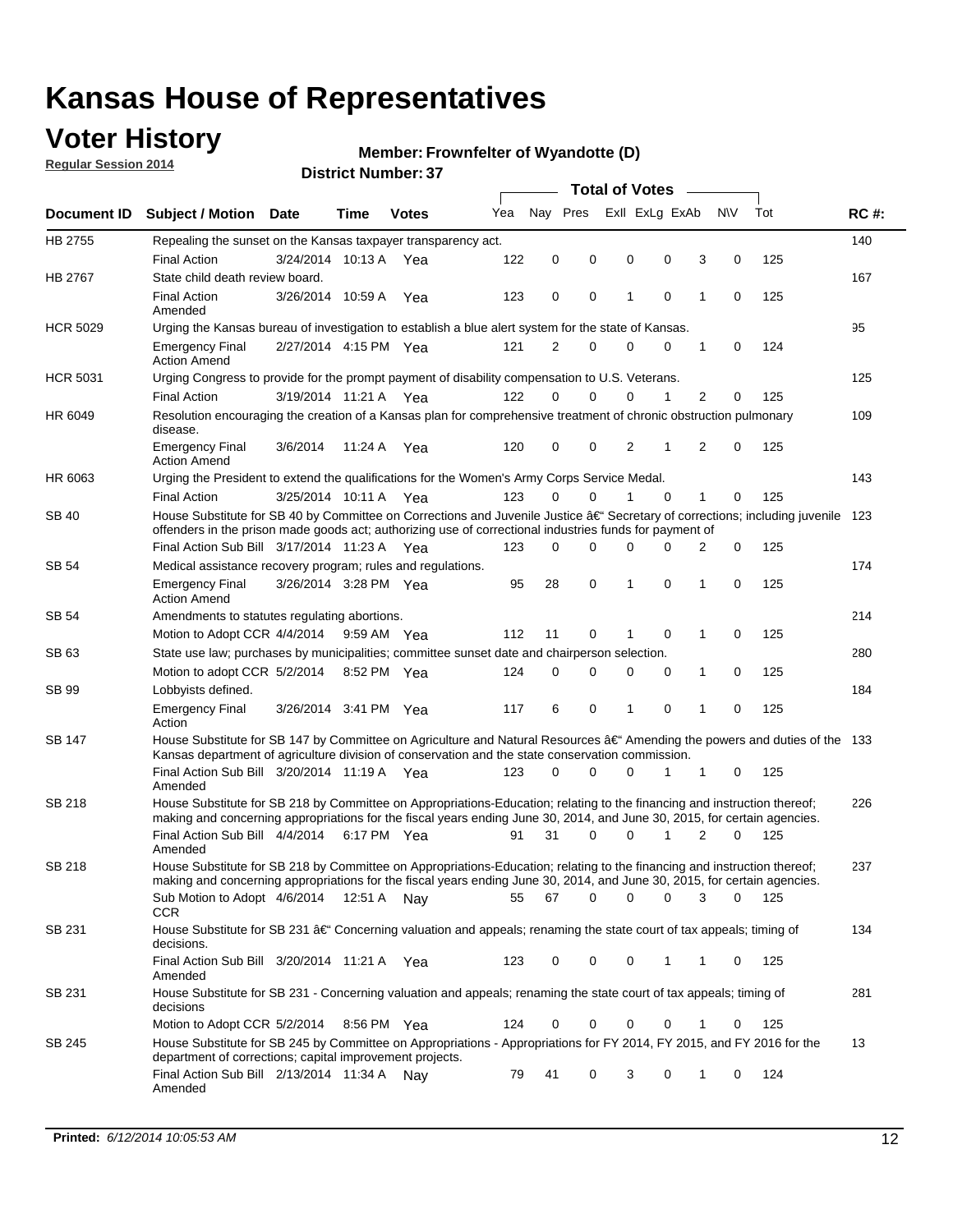### **Voter History**

#### **Member: Frownfelter of Wyandotte (D)**

**Regular Session 2014**

|        |                                                                                                                                                                                                                                                                                                                                                                                                                                                                                                                                                                                                                                                                                                                                                                               |                       |      |              |     |    |          | <b>Total of Votes</b> |             |                         |             |     |             |
|--------|-------------------------------------------------------------------------------------------------------------------------------------------------------------------------------------------------------------------------------------------------------------------------------------------------------------------------------------------------------------------------------------------------------------------------------------------------------------------------------------------------------------------------------------------------------------------------------------------------------------------------------------------------------------------------------------------------------------------------------------------------------------------------------|-----------------------|------|--------------|-----|----|----------|-----------------------|-------------|-------------------------|-------------|-----|-------------|
|        | Document ID Subject / Motion Date                                                                                                                                                                                                                                                                                                                                                                                                                                                                                                                                                                                                                                                                                                                                             |                       | Time | <b>Votes</b> | Yea |    | Nay Pres | Exll ExLg ExAb        |             |                         | <b>NV</b>   | Tot | <b>RC#:</b> |
| SB 245 | House Substitute for SB 245 by Committee on Appropriations - Education funding; relating to mineral production; creating the<br>mineral production education fund, crediting 20% of remainder from oil and gas tax into such fund, moneys expended on<br>education; abolishing the oil and gas valuation depletion trust fund; allowing the counties to retain funds already in such<br>county's oil and gas valuation depletion trust fund; concerning school financing sources; proceeds from the tax levied by a<br>school district under authority of K.S.A. 2013 Supp. 72-6431, remitted to the state treasury to the credit of the state school<br>district finance fund not to the district's general fund; making and concerning appropriations for fiscal year 2017. |                       |      |              |     |    |          |                       |             |                         |             |     | 258         |
|        | Motion to adopt CCR 5/1/2014                                                                                                                                                                                                                                                                                                                                                                                                                                                                                                                                                                                                                                                                                                                                                  |                       |      | 5:06 PM Nay  | 88  | 37 | 0        | 0                     | 0           | 0                       | 0           | 125 |             |
| SB 248 | Victim notification prior to release of certain inmates.                                                                                                                                                                                                                                                                                                                                                                                                                                                                                                                                                                                                                                                                                                                      |                       |      |              |     |    |          |                       |             |                         |             |     | 119         |
|        | <b>Final Action</b>                                                                                                                                                                                                                                                                                                                                                                                                                                                                                                                                                                                                                                                                                                                                                           | 3/17/2014 11:18 A Yea |      |              | 122 | 0  | 0        | 0                     | 0           | $\overline{\mathbf{c}}$ | 1           | 125 |             |
| SB 254 | Medical assistance recovery program; rules and regulations.                                                                                                                                                                                                                                                                                                                                                                                                                                                                                                                                                                                                                                                                                                                   |                       |      |              |     |    |          |                       |             |                         |             |     | 179         |
|        | <b>Emergency Final</b><br>Action                                                                                                                                                                                                                                                                                                                                                                                                                                                                                                                                                                                                                                                                                                                                              | 3/26/2014 3:34 PM Yea |      |              | 123 | 0  | 0        | $\mathbf{1}$          | 0           | 1                       | 0           | 125 |             |
| SB 256 | Attorney general; costs in criminal appeals.                                                                                                                                                                                                                                                                                                                                                                                                                                                                                                                                                                                                                                                                                                                                  |                       |      |              |     |    |          |                       |             |                         |             |     | 147         |
|        | <b>Final Action</b><br>Amended                                                                                                                                                                                                                                                                                                                                                                                                                                                                                                                                                                                                                                                                                                                                                | 3/25/2014 10:16 A     |      | Yea          | 119 | 4  | 0        | 1                     | 0           | 1                       | 0           | 125 |             |
| SB 256 | Amending the crime of mistreatment of a dependent adult; creating the crime of mistreatment of an elder person; amending<br>the crime of unlawful sexual relations; amending provisions relating to appearance bonds and surety regulation; amending<br>violations of the Kansas racketeer influenced and corrupt organization act; also concerning the attorney general, costs in<br>criminal appeals.                                                                                                                                                                                                                                                                                                                                                                       |                       |      |              |     |    |          |                       |             |                         |             |     | 236         |
|        | Motion to Adopt CCR 4/5/2014                                                                                                                                                                                                                                                                                                                                                                                                                                                                                                                                                                                                                                                                                                                                                  |                       |      | 6:52 PM Yea  | 118 | 4  | 0        | 0                     | 0           | 3                       | 0           | 125 |             |
| SB 258 | Amending the juvenile statute of limitations to match adult time limitations for sex crimes.                                                                                                                                                                                                                                                                                                                                                                                                                                                                                                                                                                                                                                                                                  |                       |      |              |     |    |          |                       |             |                         |             |     | 135         |
|        | <b>Final Action</b><br>Amended                                                                                                                                                                                                                                                                                                                                                                                                                                                                                                                                                                                                                                                                                                                                                | 3/20/2014 11:21 A Yea |      |              | 123 | 0  | 0        | 0                     | 1           | $\mathbf{1}$            | 0           | 125 |             |
| SB 258 | Relating to issuance of certificates of birth resulting in stillbirth.                                                                                                                                                                                                                                                                                                                                                                                                                                                                                                                                                                                                                                                                                                        |                       |      |              |     |    |          |                       |             |                         |             |     | 259         |
|        | Motion to Adopt CCR 5/1/2014                                                                                                                                                                                                                                                                                                                                                                                                                                                                                                                                                                                                                                                                                                                                                  |                       |      | 5:12 PM Yea  | 121 | 4  | 0        | 0                     | $\mathbf 0$ | 0                       | 0           | 125 |             |
| SB 263 | Establishing the military funeral honors fund under the adjutant general's office.                                                                                                                                                                                                                                                                                                                                                                                                                                                                                                                                                                                                                                                                                            |                       |      |              |     |    |          |                       |             |                         |             |     | 148         |
|        | <b>Final Action</b><br>Amended                                                                                                                                                                                                                                                                                                                                                                                                                                                                                                                                                                                                                                                                                                                                                | 3/25/2014 10:17 A Yea |      |              | 123 | 0  | 0        | 1                     | 0           | 1                       | 0           | 125 |             |
| SB 263 | Veterans and military matters; military honors fund; death gratuity; disabled veterans preference, state jobs and contracts;<br>schools on military reservations, funding.                                                                                                                                                                                                                                                                                                                                                                                                                                                                                                                                                                                                    |                       |      |              |     |    |          |                       |             |                         |             |     | 256         |
|        | Motion to adopt CCR 5/1/2014                                                                                                                                                                                                                                                                                                                                                                                                                                                                                                                                                                                                                                                                                                                                                  |                       |      | 4:47 PM Yea  | 124 | 0  | 0        | 0                     | 0           | 0                       | 1           | 125 |             |
| SB 265 | Income definition for Homestead Refund eligibility.                                                                                                                                                                                                                                                                                                                                                                                                                                                                                                                                                                                                                                                                                                                           |                       |      |              |     |    |          |                       |             |                         |             |     | 113         |
|        | <b>Final Action</b><br>Amended                                                                                                                                                                                                                                                                                                                                                                                                                                                                                                                                                                                                                                                                                                                                                | 3/13/2014 11:23 A Yea |      |              | 121 | 0  | 0        | 1                     | 1           | $\overline{2}$          | $\mathbf 0$ | 125 |             |
| SB 265 | Definition of income for homestead refund and SAFESR eligibility; income tax credits for adoption expenses and expenses to<br>make dwelling or facility accessible to persons with a disability; income tax deductions, self-employment taxes, expenses<br>related to organ donations, net gain on the sale of certain livestock; withholding, non-resident pass-through entity income;<br>Kansas taxpayer transparency act, sunset; sales tax exemptions.                                                                                                                                                                                                                                                                                                                    |                       |      |              |     |    |          |                       |             |                         |             |     | 227         |
|        | Motion to Adopt CCR 4/4/2014 6:29 PM Yea                                                                                                                                                                                                                                                                                                                                                                                                                                                                                                                                                                                                                                                                                                                                      |                       |      |              | 122 | 0  | 0        | 0                     | 1           | 2                       | 0           | 125 |             |
| SB 266 | Mineral severance tax return file date.                                                                                                                                                                                                                                                                                                                                                                                                                                                                                                                                                                                                                                                                                                                                       |                       |      |              |     |    |          |                       |             |                         |             |     | 114         |
|        | <b>Final Action</b><br>Amended                                                                                                                                                                                                                                                                                                                                                                                                                                                                                                                                                                                                                                                                                                                                                | 3/13/2014 11:24 A Yea |      |              | 121 | 0  | 0        | 1                     | 1           | 2                       | 0           | 125 |             |
| SB 266 | Severance tax return and payment dates; sales tax authority for Rooks county; property tax exemptions for certain donations<br>of land to the state and for amateur-built aircraft; sales tax exemptions for surface mining equipment and certain charitable<br>organizations.                                                                                                                                                                                                                                                                                                                                                                                                                                                                                                |                       |      |              |     |    |          |                       |             |                         |             |     | 266         |
|        | Motion to Adopt CCR 5/2/2014                                                                                                                                                                                                                                                                                                                                                                                                                                                                                                                                                                                                                                                                                                                                                  |                       |      | 3:19 PM Yea  | 122 | 1  | 0        | 0                     | 1           | 1                       | 0           | 125 |             |
| SB 267 | Insurance; excluding real estate from acceptable security deposits with the commissioner and requiring original handwritten<br>signatures on deposit forms.                                                                                                                                                                                                                                                                                                                                                                                                                                                                                                                                                                                                                   |                       |      |              |     |    |          |                       |             |                         |             |     | 144         |
|        | <b>Final Action</b>                                                                                                                                                                                                                                                                                                                                                                                                                                                                                                                                                                                                                                                                                                                                                           | 3/25/2014 10:12 A Yea |      |              | 123 | 0  | 0        | 1                     | 0           | 1                       | 0           | 125 |             |
| SB 268 | Insurance; Risk-based capital requirements.                                                                                                                                                                                                                                                                                                                                                                                                                                                                                                                                                                                                                                                                                                                                   |                       |      |              |     |    |          |                       |             |                         |             |     | 145         |
|        | Final Action                                                                                                                                                                                                                                                                                                                                                                                                                                                                                                                                                                                                                                                                                                                                                                  | 3/25/2014 10:13 A     |      | Yea          | 123 | 0  | 0        | 1                     | 0           | 1                       | 0           | 125 |             |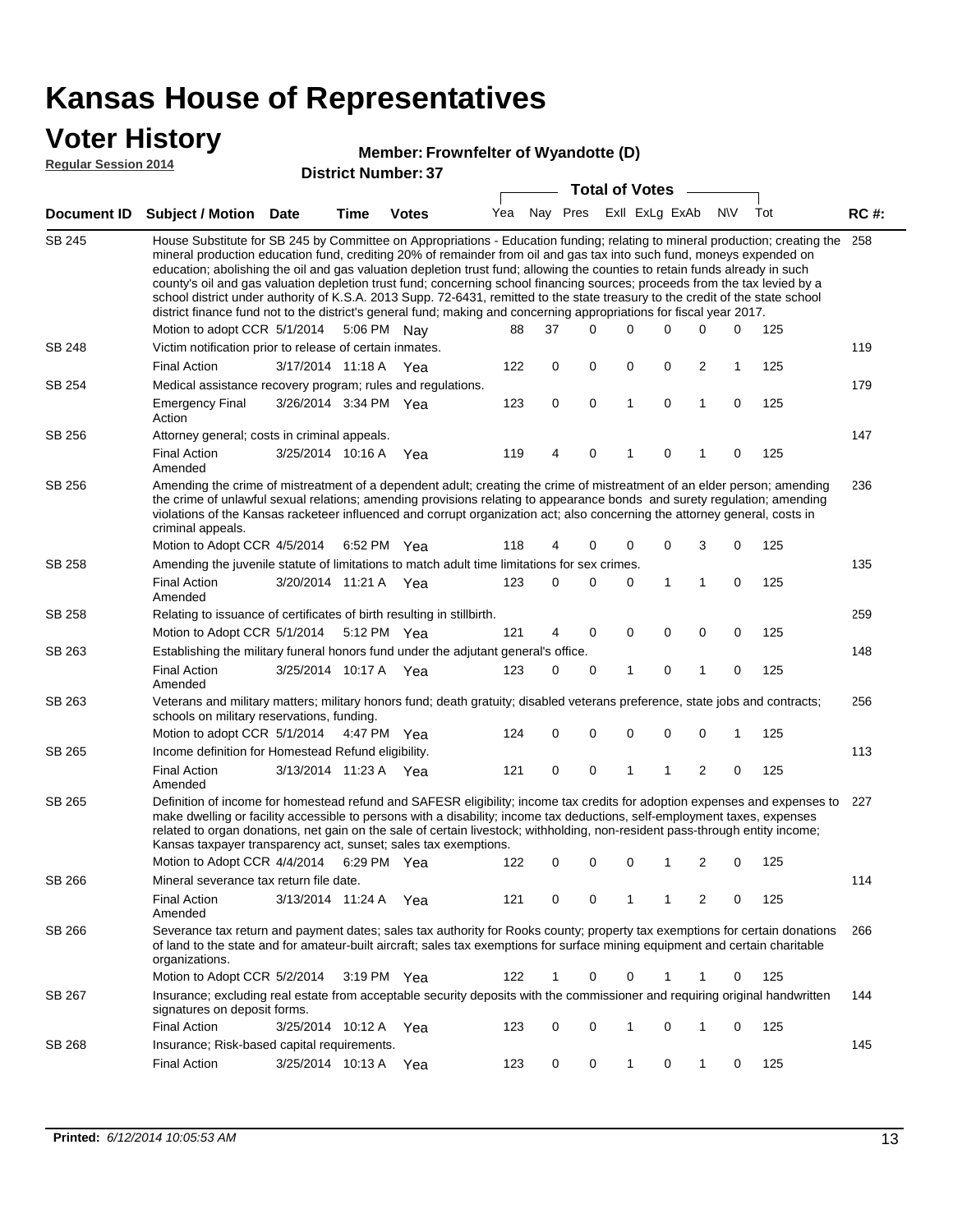### **Voter History**

**Regular Session 2014**

#### **Member: Frownfelter of Wyandotte (D)**

|               |                                                                                                                                                                                    |                       | <b>Total of Votes</b> |              |     |                |             |                |              |   |             |     |             |
|---------------|------------------------------------------------------------------------------------------------------------------------------------------------------------------------------------|-----------------------|-----------------------|--------------|-----|----------------|-------------|----------------|--------------|---|-------------|-----|-------------|
| Document ID   | <b>Subject / Motion Date</b>                                                                                                                                                       |                       | Time                  | <b>Votes</b> | Yea | Nay Pres       |             | Exll ExLg ExAb |              |   | N\V         | Tot | <b>RC#:</b> |
| SB 271        | Amending the Kansas medicaid fraud control act.                                                                                                                                    |                       |                       |              |     |                |             |                |              |   |             |     | 176         |
|               | <b>Emergency Final</b><br><b>Action Amend</b>                                                                                                                                      | 3/26/2014 3:30 PM Yea |                       |              | 123 | 0              | 0           | 1              | 0            | 1 | $\mathbf 0$ | 125 |             |
| SB 271        | Amending the Kansas medicaid fraud control act.                                                                                                                                    |                       |                       |              |     |                |             |                |              |   |             |     | 228         |
|               | Motion to Adopt CCR 4/4/2014 6:33 PM Yea                                                                                                                                           |                       |                       |              | 122 | 0              | 0           | 0              | 1            | 2 | 0           | 125 |             |
| SB 272        | Eliminating the 3% limit on controlled shooting area acreage in a county.                                                                                                          |                       |                       |              |     |                |             |                |              |   |             |     | 149         |
|               | <b>Final Action</b>                                                                                                                                                                | 3/25/2014 10:19 A Yea |                       |              | 123 | 0              | 0           | 1              | 0            | 1 | $\mathbf 0$ | 125 |             |
| SB 273        | House Substitute for SB 273 by Committee on Transportation †Commercial vehicles; regulation and registration thereof.                                                              |                       |                       |              |     |                |             |                |              |   |             |     | 168         |
|               | Final Action Sub Bill 3/26/2014 11:00 A Yea<br>Amended                                                                                                                             |                       |                       |              | 122 | 1              | 0           | 1              | 0            | 1 | 0           | 125 |             |
| SB 273        | Regulation of commercial motor vehicles; exemption from rules and regulations of the Kansas corporation commission.                                                                |                       |                       |              |     |                |             |                |              |   |             |     | 265         |
|               | Motion to Adopt CCR 5/2/2014 3:10 PM Nay                                                                                                                                           |                       |                       |              | 101 | 22             | 0           | 0              | 1            | 1 | 0           | 125 |             |
| SB 274        | Political action committees, legislative leadership.                                                                                                                               |                       |                       |              |     |                |             |                |              |   |             |     | 169         |
|               | <b>Final Action</b><br>Amended                                                                                                                                                     | 3/26/2014 11:01 A Yea |                       |              | 108 | 15             | 0           | -1             | 0            | 1 | 0           | 125 |             |
| <b>SB 278</b> | Establishing the state board of veterinary examiners within the animal health division of the Kansas department of agriculture<br>for a two-year period.                           |                       |                       |              |     |                |             |                |              |   |             |     | 127         |
|               | <b>Final Action</b>                                                                                                                                                                | 3/19/2014 11:24 A     |                       | Yea          | 122 | 0              | 0           | 0              | 1            | 2 | 0           | 125 |             |
| SB 284        | Amending the Kansas 911 act.                                                                                                                                                       |                       |                       |              |     |                |             |                |              |   |             |     | 124         |
|               | <b>Final Action</b>                                                                                                                                                                | 3/17/2014 11:24 A     |                       | Yea          | 121 | $\overline{2}$ | $\mathbf 0$ | $\mathbf 0$    | $\mathbf 0$  | 2 | 0           | 125 |             |
| SB 285        | Optometrists; prohibition against limiting payment for covered services to insurance plan amounts.                                                                                 |                       |                       |              |     |                |             |                |              |   |             |     | 150         |
|               | <b>Final Action</b><br>Amended                                                                                                                                                     | 3/25/2014 10:20 A     |                       | Yea          | 123 | 0              | 0           | $\mathbf{1}$   | 0            | 1 | 0           | 125 |             |
| SB 286        | Extending sunset date on certain agriculture fees from July 1, 2015, to July 1, 2019.                                                                                              |                       |                       |              |     |                |             |                |              |   |             |     | 151         |
|               | <b>Final Action</b><br>Amended                                                                                                                                                     | 3/25/2014 10:23 A     |                       | Nay          | 76  | 47             | 0           | -1             | 0            | 1 | 0           | 125 |             |
| SB 286        | Agriculture; extending sunset date on certain agriculture fees from July 1, 2015, to July 1, 2018; national day of the cowboy;<br>establishing the local food and farm task force. |                       |                       |              |     |                |             |                |              |   |             |     | 264         |
|               | Motion to adopt CCR 5/2/2014 3:04 PM Yea                                                                                                                                           |                       |                       |              | 102 | 21             | 0           | 0              | 1            | 1 | 0           | 125 |             |
| SB 306        | Modernizing certain insurance laws to allow use of additional investments.                                                                                                         |                       |                       |              |     |                |             |                |              |   |             |     | 173         |
|               | <b>Emergency Final</b><br>Action                                                                                                                                                   | 3/26/2014 3:26 PM Yea |                       |              | 123 | 0              | 0           | 1              | $\mathbf 0$  | 1 | 0           | 125 |             |
| <b>SB 308</b> | Updating the Kansas no-call act.                                                                                                                                                   |                       |                       |              |     |                |             |                |              |   |             |     | 138         |
|               | <b>Final Action</b>                                                                                                                                                                | 3/21/2014 10:15 A     |                       | Yea          | 117 | 0              | 0           | 0              | $\mathbf{1}$ | 6 | 1           | 125 |             |
| SB 309        | Health insurance coverage for qualified professional associations.                                                                                                                 |                       |                       |              |     |                |             |                |              |   |             |     | 182         |
|               | <b>Emergency Final</b><br>Action                                                                                                                                                   | 3/26/2014 3:38 PM Yea |                       |              | 122 | 1              | 0           | 1              | 0            | 1 | 0           | 125 |             |
| SB 310        | Grand juries; crimes to consider; amendment of indictment.                                                                                                                         |                       |                       |              |     |                |             |                |              |   |             |     | 180         |
|               | <b>Emergency Final</b><br>Action                                                                                                                                                   | 3/26/2014 3:35 PM Nay |                       |              | 122 | 1              | 0           | 1              | 0            | 1 | 0           | 125 |             |
| SB 311        | Increasing the noneconomic damages cap and changing rules related to expert evidence.                                                                                              |                       |                       |              |     |                |             |                |              |   |             |     | 142         |
|               | <b>Final Action</b><br>Amended                                                                                                                                                     | 3/24/2014 10:17 A Yea |                       |              | 119 | 3              | $\Omega$    | 0              | 0            | 3 | 0           | 125 |             |
| SB 311        | Increasing the noneconomic damages cap, changing rules related to expert evidence and repealing statutes pertaining to<br>collateral source benefits.                              |                       |                       |              |     |                |             |                |              |   |             |     | 203         |
|               | Motion to adopt CCR 4/3/2014 6:15 PM Yea                                                                                                                                           |                       |                       |              | 120 | 4              | 0           | 0              | 0            | 1 | 0           | 125 |             |
| SB 321        | Return of premiums separate from notice of denial of coverage.                                                                                                                     |                       |                       |              |     |                |             |                |              |   |             |     | 146         |
|               | <b>Final Action</b>                                                                                                                                                                | 3/25/2014 10:15 A Yea |                       |              | 123 | 0              | 0           | 1              | 0            | 1 | 0           | 125 |             |
| SB 329        | Clarifying court orders relating to parents in juvenile offender cases.<br><b>Final Action</b><br>Amended                                                                          | 3/20/2014 11:23 A Yea |                       |              | 123 | 0              | 0           | 0              | 1            | 1 | 0           | 125 | 136         |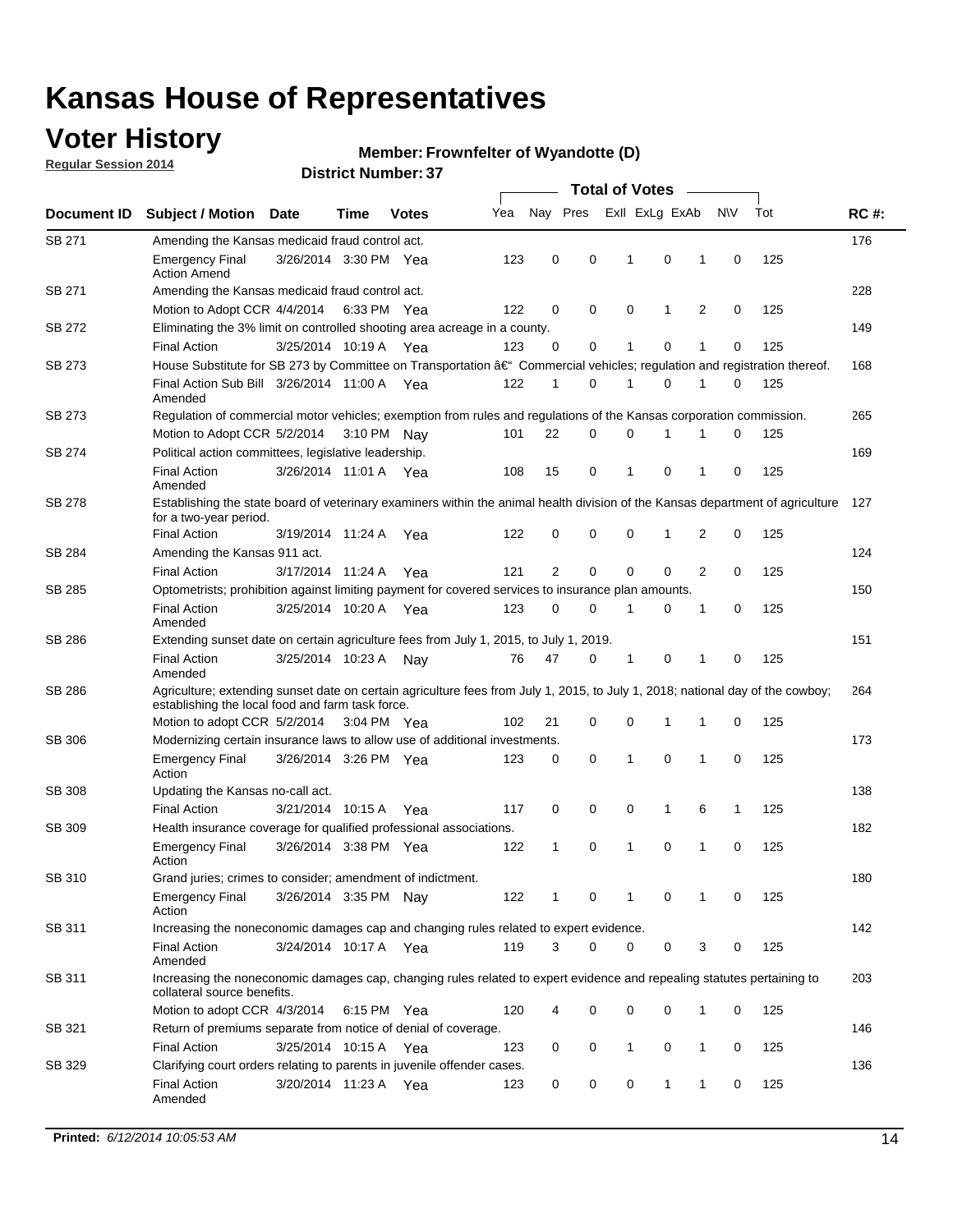### **Voter History**

**Regular Session 2014**

#### **Member: Frownfelter of Wyandotte (D)**

|                 |                                                                                                                                                                    | <b>Total of Votes</b> |             |              |     |              |   |              |                |                |             |     |             |
|-----------------|--------------------------------------------------------------------------------------------------------------------------------------------------------------------|-----------------------|-------------|--------------|-----|--------------|---|--------------|----------------|----------------|-------------|-----|-------------|
| Document ID     | <b>Subject / Motion Date</b>                                                                                                                                       |                       | Time        | <b>Votes</b> | Yea | Nay Pres     |   |              | Exll ExLg ExAb |                | <b>NV</b>   | Tot | <b>RC#:</b> |
| SB 329          | Clarifying court orders relating to parents in juvenile offender cases and changing the statute of limitations on certain juvenile<br>offenses.                    |                       |             |              |     |              |   |              |                |                |             |     | 242         |
|                 | Motion to adopt CCR 4/30/2014 3:23 PM Yea                                                                                                                          |                       |             |              | 122 | 1            | 0 | 1            | 1              | 0              | 0           | 125 |             |
| SB 344          | Special permits, oversized loads, transportation of hay or feed stuffs.                                                                                            |                       |             |              |     |              |   |              |                |                |             |     | 152         |
|                 | <b>Final Action</b><br>Amended                                                                                                                                     | 3/25/2014 10:24 A     |             | Yea          | 122 | $\mathbf{1}$ | 0 | 1            | $\mathbf 0$    | $\mathbf{1}$   | 0           | 125 |             |
| SB 349          | Boiler safety act; deputy inspectors.                                                                                                                              |                       |             |              |     |              |   |              |                |                |             |     | 128         |
|                 | <b>Final Action</b><br>Amended                                                                                                                                     | 3/19/2014 11:25 A     |             | Yea          | 119 | 3            | 0 | 0            | 1              | $\overline{2}$ | $\mathbf 0$ | 125 |             |
| SB 349          | Board of technical professions; recodification of professions and scope of practice, other; boiler safety act, deputy<br>inspectors.                               |                       |             |              |     |              |   |              |                |                |             |     | 215         |
|                 | Motion to Adopt CCR 4/4/2014                                                                                                                                       |                       | 10:02 A     | Yea          | 112 | 11           | 0 | 1            | 0              | $\mathbf{1}$   | 0           | 125 |             |
| SB 351          | Vehicle identification numbers; penalties; damages.                                                                                                                |                       |             |              |     |              |   |              |                |                |             |     | 153         |
|                 | <b>Final Action</b>                                                                                                                                                | 3/25/2014 10:25 A     |             | Yea          | 123 | 0            | 0 | 1            | 0              | $\mathbf{1}$   | 0           | 125 |             |
| SB 357          | Increasing the number of allowable hunter education deferrals.                                                                                                     |                       |             |              |     |              |   |              |                |                |             |     | 154         |
|                 | <b>Final Action</b><br>Amended                                                                                                                                     | 3/25/2014 10:26 A     |             | Yea          | 97  | 26           | 0 | 1            | 0              | $\mathbf{1}$   | 0           | 125 |             |
| SB 357          | Authorizing land purchases by the state; amending process state uses to address seized wildlife; increasing the number of<br>allowable hunter education deferrals. |                       |             |              |     |              |   |              |                |                |             |     | 275         |
|                 | Motion to Adopt CCR 5/2/2014                                                                                                                                       |                       | 7:53 PM Yea |              | 113 | 11           | 0 | 0            | 0              | 1              | 0           | 125 |             |
| SB 359          | Relating to asbestos-related liability.                                                                                                                            |                       |             |              |     |              |   |              |                |                |             |     | 177         |
|                 | <b>Emergency Final</b><br>Action                                                                                                                                   | 3/26/2014 3:32 PM Yea |             |              | 94  | 29           | 0 | 1            | $\mathbf 0$    | 1              | 0           | 125 |             |
| <b>SB 367</b>   | Creating the student data privacy act.                                                                                                                             |                       |             |              |     |              |   |              |                |                |             |     | 186         |
|                 | <b>Emergency Final</b><br><b>Action Amend</b>                                                                                                                      | 3/26/2014 3:43 PM Yea |             |              | 119 | 4            | 0 | 1            | $\mathbf 0$    | $\mathbf 1$    | 0           | 125 |             |
| SB 367          | Creating the student data privacy act.                                                                                                                             |                       |             |              |     |              |   |              |                |                |             |     | 245         |
|                 | Motion to adopt CCR 4/30/2014 3:41 PM Yea                                                                                                                          |                       |             |              | 123 | 0            | 0 | 1            |                | $\mathbf 0$    | $\mathbf 0$ | 125 |             |
| SB 371          | Amending employment security law regarding disposition of penalty funds and disclosure of confidential information.                                                |                       |             |              |     |              |   |              |                |                |             |     | 129         |
|                 | <b>Final Action</b>                                                                                                                                                | 3/19/2014 11:27 A     |             | Nav          | 90  | 32           | 0 | 0            | 1              | 2              | 0           | 125 |             |
| SB 372          | Amending the shared work unemployment compensation program; layoff aversion.                                                                                       |                       |             |              |     |              |   |              |                |                |             |     | 155         |
|                 | <b>Final Action</b>                                                                                                                                                | 3/25/2014 10:28 A     |             | Yea          | 123 | 0            | 0 | $\mathbf{1}$ | $\mathbf 0$    | $\mathbf{1}$   | 0           | 125 |             |
| SB 402          | Amending statutes related to the Kansas criminal justice information system committee.                                                                             |                       |             |              |     |              |   |              |                |                |             |     | 178         |
|                 | <b>Emergency Final</b><br>Action                                                                                                                                   | 3/26/2014 3:33 PM Yea |             |              | 123 | 0            | 0 | 1            | 0              | $\mathbf{1}$   | 0           | 125 |             |
| SB 423          | Authorizing Department of Administration to sell Landon and Eisenhower state office buildings.                                                                     |                       |             |              |     |              |   |              |                |                |             |     | 233         |
|                 | <b>Final Action</b><br>Amended                                                                                                                                     | 4/5/2014              | 10:28 A     | Nay          | 66  | 55           | 0 | 0            | 0              | 4              | 0           | 125 |             |
| SB 424          | Amending the statutory requirements for a valid hospital lien.                                                                                                     |                       |             |              |     |              |   |              |                |                |             |     | 183         |
|                 | <b>Emergency Final</b><br>Action                                                                                                                                   | 3/26/2014 3:39 PM Yea |             |              | 115 | 8            | 0 | 1            | 0              | 1              | 0           | 125 |             |
| <b>SCR 1618</b> | Substitute for SCR 1618 by Committee on Federal and State Affairs -- State constitutional amendment authorizing raffles.                                           |                       |             |              |     |              |   |              |                |                |             |     | 170         |
|                 | Final Action Sub Bill 3/26/2014 11:06 A Yea                                                                                                                        |                       |             |              | 102 | 19           | 2 | 1            | 0              | 1              | 0           | 125 |             |
| <b>SCR 1620</b> | Port authority; creation in Stafford, Kansas.                                                                                                                      |                       |             |              |     |              |   |              |                |                |             |     | 234         |
|                 | <b>Final Action</b>                                                                                                                                                | 4/5/2014              | 10:29 A     | Yea          | 121 | 0            | 0 | 0            | 0              | 4              | 0           | 125 |             |